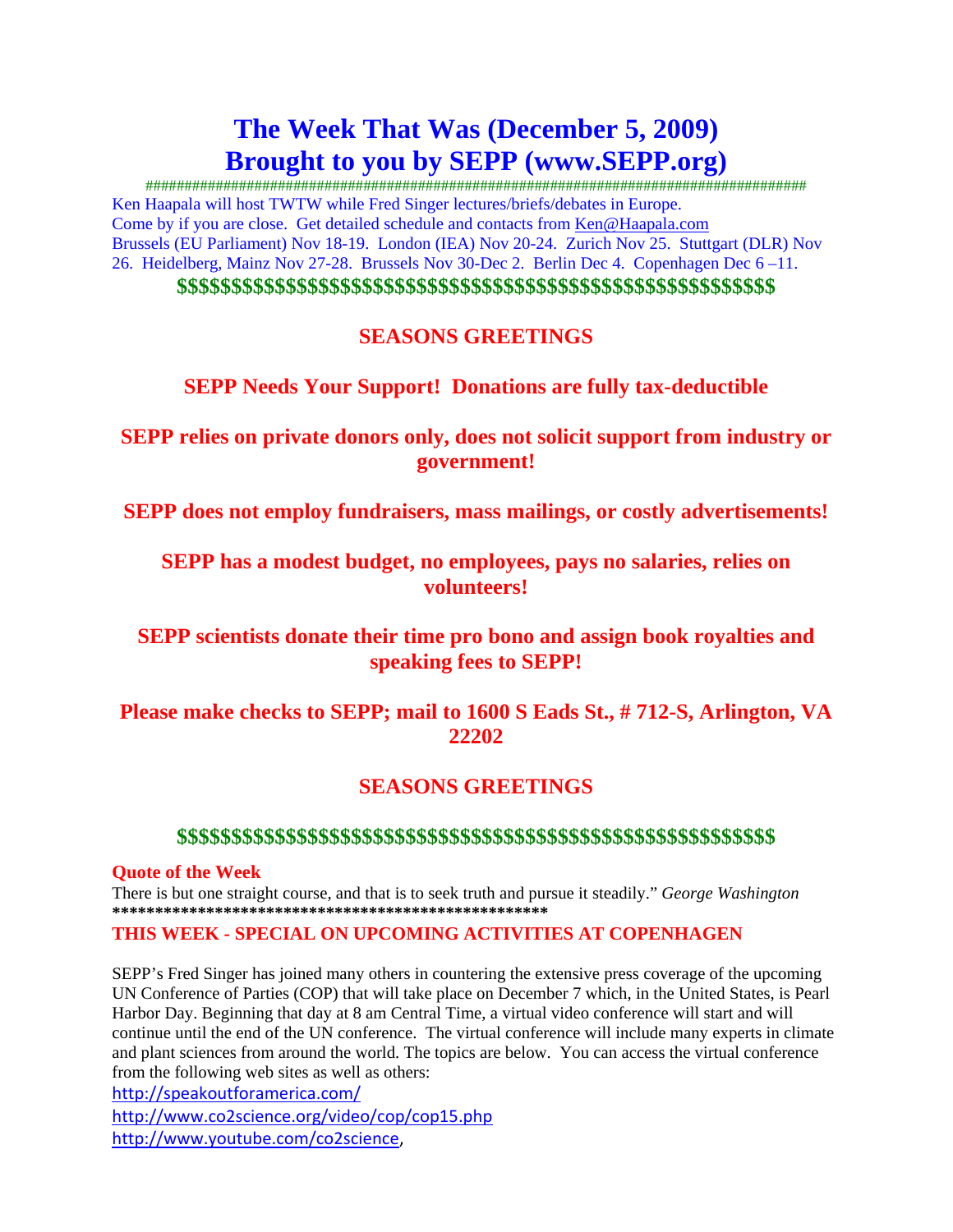## Copenhagen Climate Concerns

#### Background

Bureaucratic Beginnings: The powers that be have always envisioned a global energy regulatory system. The Annual Meeting of the Conference of Parties: Yearly mega-conferences have kept nations on track to achieve the ultimate objective.

What happens at a COP meeting?: While the public is distracted by an outward circus-like atmosphere, "stewards of the planet" make policy behind closed doors.

From Kyoto to Copenhagen: One step at a time, earth's nations are being led to surrender their right to determine their own destinies.

#### The IPCC

Who is behind the IPCC movement?: Trans-nationalist "citizens of the planet" comprise the primary force that enervates the IPCC.

The IPCC Assessment Report Process: Hundreds of researchers produce a massive scientific document that ultimately becomes a political statement by the time its summary is produced.

The Bias of the IPCC: The IPCC was created to promote a specific policy; and it works in such a way as to comply with that directive.

The IPCC and its "Correct" Conclusions: Money and political clout determine the organization's objectives and conclusions.

The IPCC Assessments: Statements of Faith: In lieu of adequate facts, and actually ignoring some contrary ones, a predetermined faith guides all aspects of the IPCC's operations.

Vulnerability to the IPCC Message: It's difficult for the "man on the street" to stand up to scientific intimidation.

#### CO2 Regulation

What is Cap and Trade?: It is a means of transferring wealth from "you" to "them."

Cap and Trade: Gaming the System: The possibilities are limitless.

Gaming the System: Private and Public Companies: They're already lining up at the subsidy watering trough.

California: Not the Model for Our Nation to Follow: Unless, of course, we have an economic death wish! What is the regulation of CO2 all about?: It is about the taking of power from the people and vesting it in the enlightened few.

Waxman/Markey Amendments Reveal True Cost of CO2 Regulation: Five-dollar-a-gallon gas, doubled electric rates, and 15% unemployment may be only the *beginning* of the cost of Cap and Trade.

What happens if the US signs a COP treaty to regulate CO2?: Whereas other countries will have "wiggle" room" to preclude strict adherence to stated objectives, we will have none; and we will suffer the economic consequences.

Once enacted, how difficult is it to remove regulation policies?: It's like trying to put the genie back in the bottle.

Is the "cure" worse than the "disease"?: When the magnitude of the undertaking is fully appreciated, the odds are that it is.

Bureaucratic Accountability to No One: It's essentially already here; and it's only going to get worse if the Copenhagen Crowd gets its way.

No Copenhagen Agreement Without Support of LDCs: Anything less would be an exercise in futility. A global enforcement mechanism at COP 15?: Let's all *insure* our economic destruction!

#### Economics of CO2 Regulation

What effect will CO2 regulation have on the average American?: It will be "through the roof," and unbelievably devastating.

False Economic Assumptions of Currently Proposed CO2 Regulation Legislation: They make required economic sacrifices seem much less onerous than they truly are.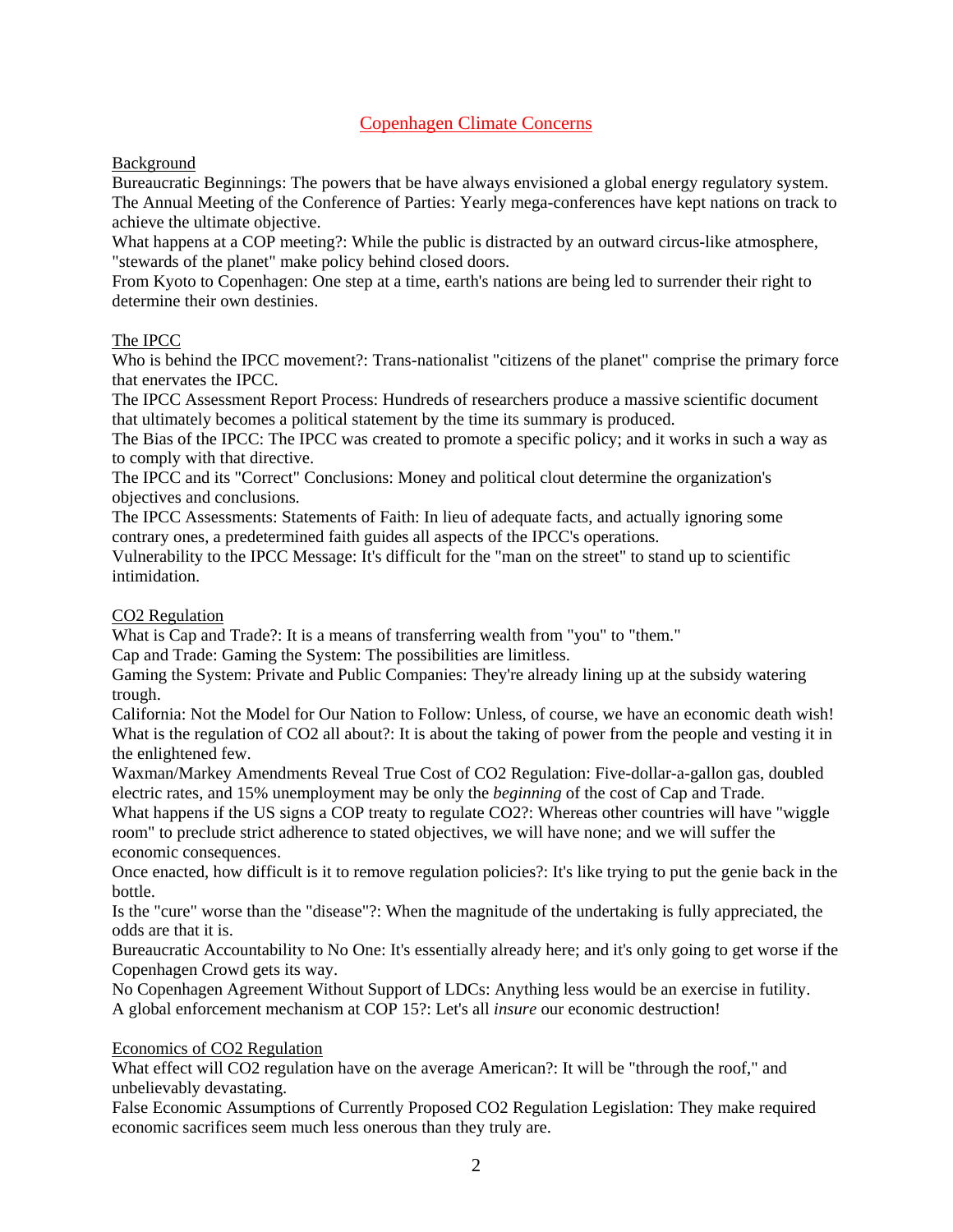CO2 Regulation = Global Economic Recession: History indicates that the only way to significantly reduce CO2 emission is to orchestrate a contraction of the economy.

#### Morality

CO2 Regulation: The Essence of Immorality: Climate alarmists turn morality on its head by coming down on the wrong side of truth.

Taking from the Poor of Today and Giving to the Rich of Tomorrow: It's not only illogical; it's immoral. The Morality of Climate Change: One has to know all the facts to determine the morality of an issue.

#### Real Reasons for Copenhagen

Wealth Transfer: An Ulterior Motive of COP 15: Are country-to-country transfers of wealth more important than reductions of CO2 emissions?

The Transfer of Wealth from Developed to Developing Countries: It's a good means for reducing the entire world to undeveloped status.

#### Science

"Settled" Science: The only parts that are settled are those the world's climate alarmists would rather you didn't know.

The Science is Not Settled: If you forgive our hyperbole, a greater truth was never spoken.

Missing Science at Copenhagen: Why is the *good* news not shouted from the rooftops?

Assessing model projections: Real-world data suggest their projections of warming are much too high. Could all the models be wrong?: Of course they could, as a single common error would seal the deal. Did the rise in CO2 cause the modern increase in temperature?: There is no compelling reason to believe

it did.

Is a warm climate good?: It is not only *good*, it is actually *better* than its opposite.

Negative Feedbacks Dominate the Climate System: If it were not so, we would not be here.

No warming of the past decade?: That is correct; and it is disturbing to the world's climate alarmists. Climate Change in Copenhagen: Doom and gloom pervade an international meeting of climate alarmists earlier this year in this famed city.

Copenhagen in a Nutshell: Great pain, but no gain.

The Essence of Copenhagen: A setback for science.

Is CO2 a pollutant?: By no means. In fact, it is the *breath of life*.

Carbon Dioxide: The Breath of Life: Hear the testimony and see the results of *the man who breathed life into plants*.

#### Additional Considerations

Bias in the Media: Claims of climatic catastrophe excite the media; good news draws little attention. In Academia, Climate Hysteria Rules: To obtain tenure, junior staff must not denigrate the dogma of the powers that be.

The Influence of Federal Dollars: Many there are who compromise their integrity to drink at the great money trough.

The Orwellian Movement of Global Warming: The powers that be can even change the past!

Intimidation Tactics: They seem to be standard procedure for silencing those skeptical of climate-alarmist claims.

Renewable Energy in Place of Fossil Fuels?: Some day, perhaps, but not yet.

Renewable Energy Problems: The energy's not always there when it's needed.

Policies to Stabilize Climate are at Odds with Nature: They always have been, and they always will be. Skepticism Lives: Scientists, scholars and the general public are beginning to disavow climate-alarmist claims of human-induced global warming and resist their curative prescriptions.

Copenhagen Predictions: The meeting will be called a great success, no matter what occurs. And, of course, the struggle will go on.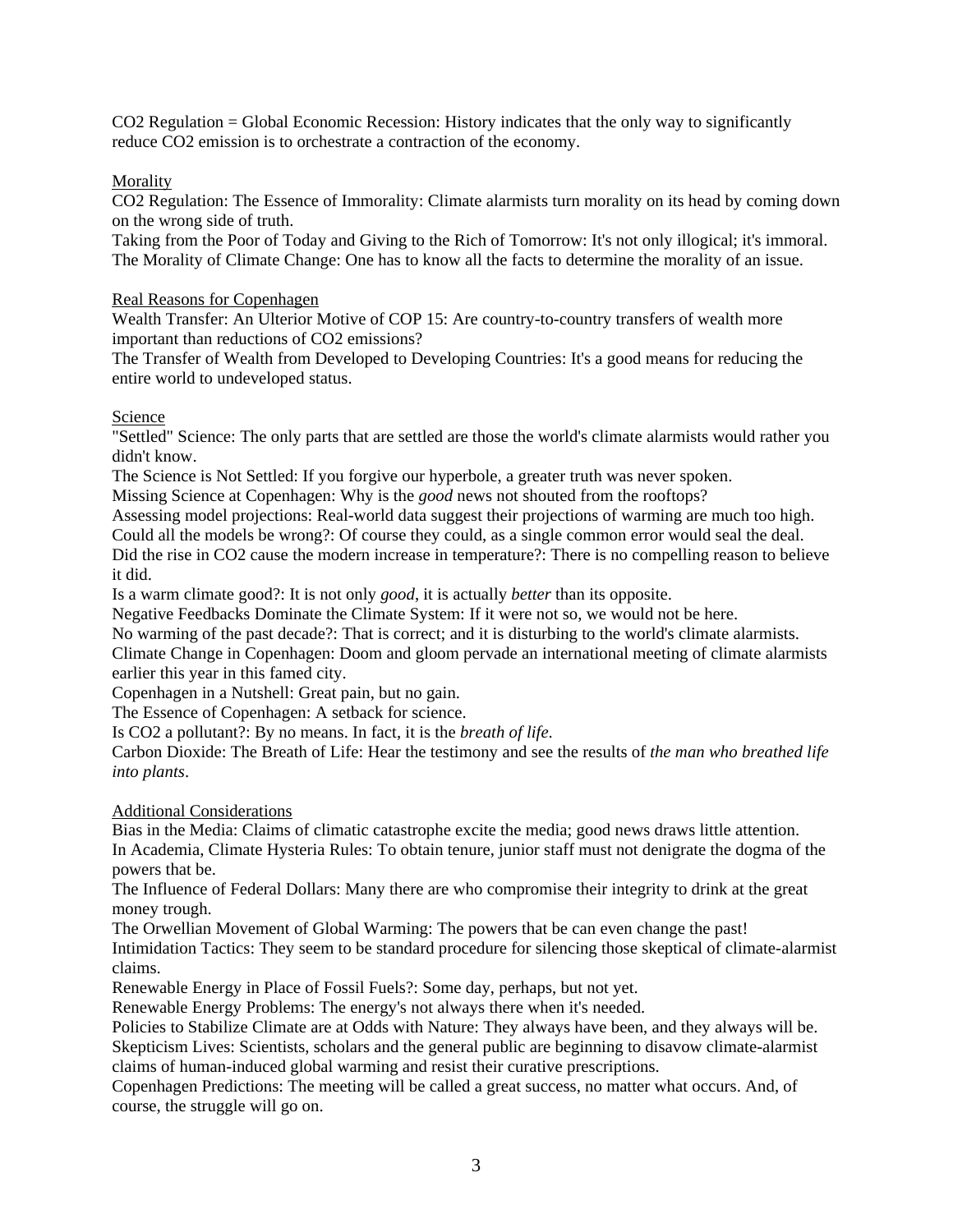#### **THE COPENHAGEN CLIMATE CHALLENGE:**

In addition to the virtual video conference there will be a two day conference in Copenhagen featuring S. Fred Singer, Lord Monckton, Ian Plimer and others. This two day conference will start on December 8. For details please see: **http://www.climate-sense.com/**

\*\*\*\*\*\*\*\*\*\*\*\*\*\*\*\*\*\*\*\*\*\*\*\*\*\*\*\*\*\*\*\*\*\*\*\*\*\*\*\*\*\*\*\*\*\*\*\*\*\*\*\*\*\*\*

#### **SEPP EDITORIAL:**

By Kenneth Haapala

As the questionable actions of the Climate Research Unit (CRU) at the University of East Anglia are being revealed, we are witnessing how the life work of Hubert H. Lamb was tarnished by the very organizations he helped create. A pioneer in the scientific study of climate change, H.H. Lamb was the founder and first director of the CRU.

After he retired, Lamb wrote the classic, **Climate, History and the Modern World**, (Routledge, 1982 & 1995). Lamb synthesized the physical evidence demonstrating that since the last ice age ended, the earth has been both warmer and cooler than today. For over 3,000 years, 5,000 to 8,000 years ago, it was 2-3 degrees C warmer than today. The evidence for the Northern Hemisphere is extensive. Throughout North America and Eurasia trees grew 200 to 400 km closer to the North Pole than they grow today and in the mountains grew at higher elevations than they do today. The Sahara Desert was wetter. For example, cave paintings in the middle of the Sahara show natives hunting hippopotami in canoes or boats.

Because the land mass of the Southern Hemisphere is far less than the land mass of the Northern Hemisphere there is less physical evidence in the Southern Hemisphere. However, in the mountains of the Southern Hemisphere trees grew at higher elevations than today and Australia was wetter.

Lamb contended that temperature and climate changes were not uniform and differed both spatially and temporally; but, they existed world-wide and that temperature changes were more pronounced in the mid and upper latitudes than in the tropics. Based on his analysis, Lamb stated that warm periods were beneficial for humanity, and cold periods were harmful. He advocated that governments should fund studies on climate change so humanity will be better prepared for the next cold period that was sure to come. In the 1995 edition, he expressed concern that the study of climate change (global warming) had taken a wrong turn.

Lamb's research has been largely dismissed by the human caused global warming community. For example in discussing Lamb's work, Chapter 6, "Palaeoclimate" of the 2007 The Fourth IPCC Assessment Report (AR4) states:

These local warm periods were very likely not globally synchronous and occurred at times when there is evidence that some areas of the tropical oceans were cooler than today (Figure 6.9) (Lorenz et al., 2006). When forced by 6 ka orbital parameters, state-of-the-art coupled climate models and EMICs capture reconstructed regional temperature and precipitation synchronous and occurred at times when there is evidence that some areas of the tropical oceans were cooler than today (Figure 6.9) p. 460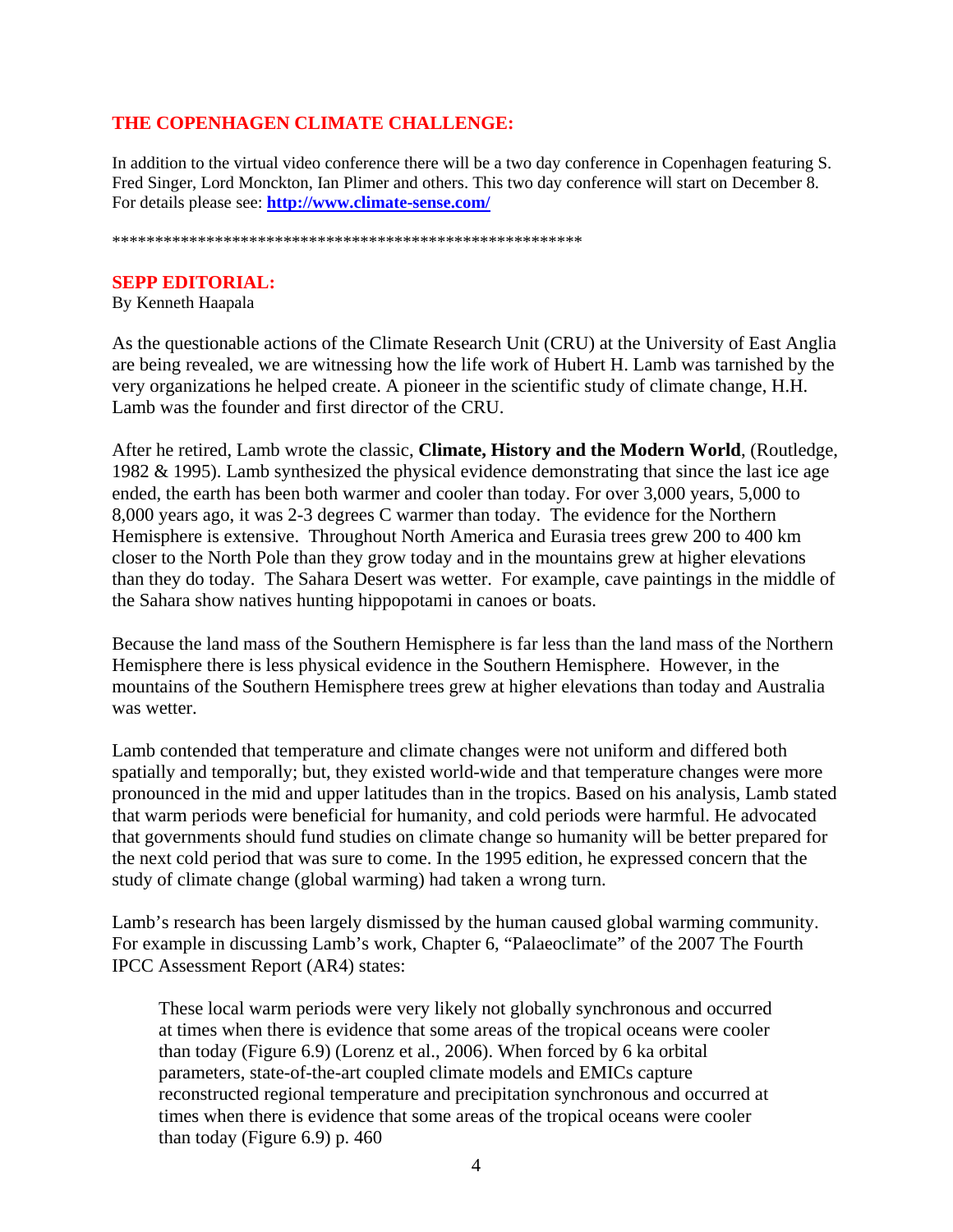The IPCC offers a graph showing a cooling of the tropical North Indian Ocean and the tropical Pacific Ocean as claimed proof that the extended warm period demonstrated by Lamb was regional not global. Of course, there is little physical evidence of warming or cooling of these oceans to verify or contradict the computer simulations. Thus according to the IPCC, compelling physical evidence of extensive warming in one part of the globe is counterbalanced by computer simulations of cooling in another part of the globe for which physical evidence is lacking. The life work of Lamb in compiling physical evidence has been trumped by computer simulations with little or no supporting physical evidence.

Perhaps there is a bit of irony in this week's statement by Rajendra Pachauri, the chairman of the Intergovernmental Panel on Climate Change, when he claimed that the information in the emails "in no way damages the credibility" of the IPCC's AR4. \*\*\*\*\*\*\*\*\*\*\*\*\*\*\*\*\*\*\*\*\*\*\*\*\*\*\*\*\*\*\*\*\*\*\*\*\*\*\*\*\*\*\*\*\*\*\*\*\*\*\*\*\*\*\*\*\*\*\*

**ARTICLES:** [For the numbered articles below please see the attached pdf.]

**1. The Climate Science Isn't Settled – Richard S. Lindzen, Wall Street Journal, Dec. 1**  http://online.wsj.com/article/SB20001424052748703939404574567423917025400.html#mod=todays\_us \_opinion

**2. A Conundrum That Awaits in Copenhagen – Eugene Robinson, Investors Business Daily, Dec 1 – A view from a non-skeptic**  http://www.investors.com/NewsAndAnalysis/Article.aspx?id=513983

**3. The Real Copenhagen Agenda – The Wall Street Journal, Dec 3**  http://online.wsj.com/article/SB10001424052748703939404574567921682049840.html

**4. Climategate: Science Is Dieing – Daniel Henning, Wall Street Journal, Dec. 2**  http://online.wsj.com/article/SB10001424052748703939404574566124250205490.html

**5. Climategate: Follow the Money – Bret Stephens, Wall Street Journal, Dec. 1**  http://online.wsj.com/article/SB10001424052748703939404574566124250205490.html

**6. NASA-Gate – Investors Business Daily, Dec 4** 

http://www.investors.com/NewsAndAnalysis/Article.aspx?id=514429

#### **7. Cap-And-Trade Loss: A Stunner In Aussie Vote – Time Andrews, Investors Business Daily, Dec 2.**

http://www.investors.com/NewsAndAnalysis/Article.aspx?id=514118

**8. The Mathematics of Global Warming – Peter Landesman, The American Thinker**  http://www.americanthinker.com/2009/11/the\_mathematics\_of\_global\_warm.html [H/t Deke Forbes]  **\*\*\*\*\*\*\*\*\*\*\*\*\*\*\*\*\*\*\*\*\*\*\*\*\*\*\*\*\*\*\*\*\*\*\*\*\*\*\*\*\*\*\*\*\*\*\*\*\*\*\*\*\*** 

#### **NEWS YOU CAN USE:**

The news this week can be divided roughly into three parts: one, the preparations for Copenhagen and the attendant Cap and Trade regulations; two, Climategate; and three, the defeat of Cap and Trade in Australia.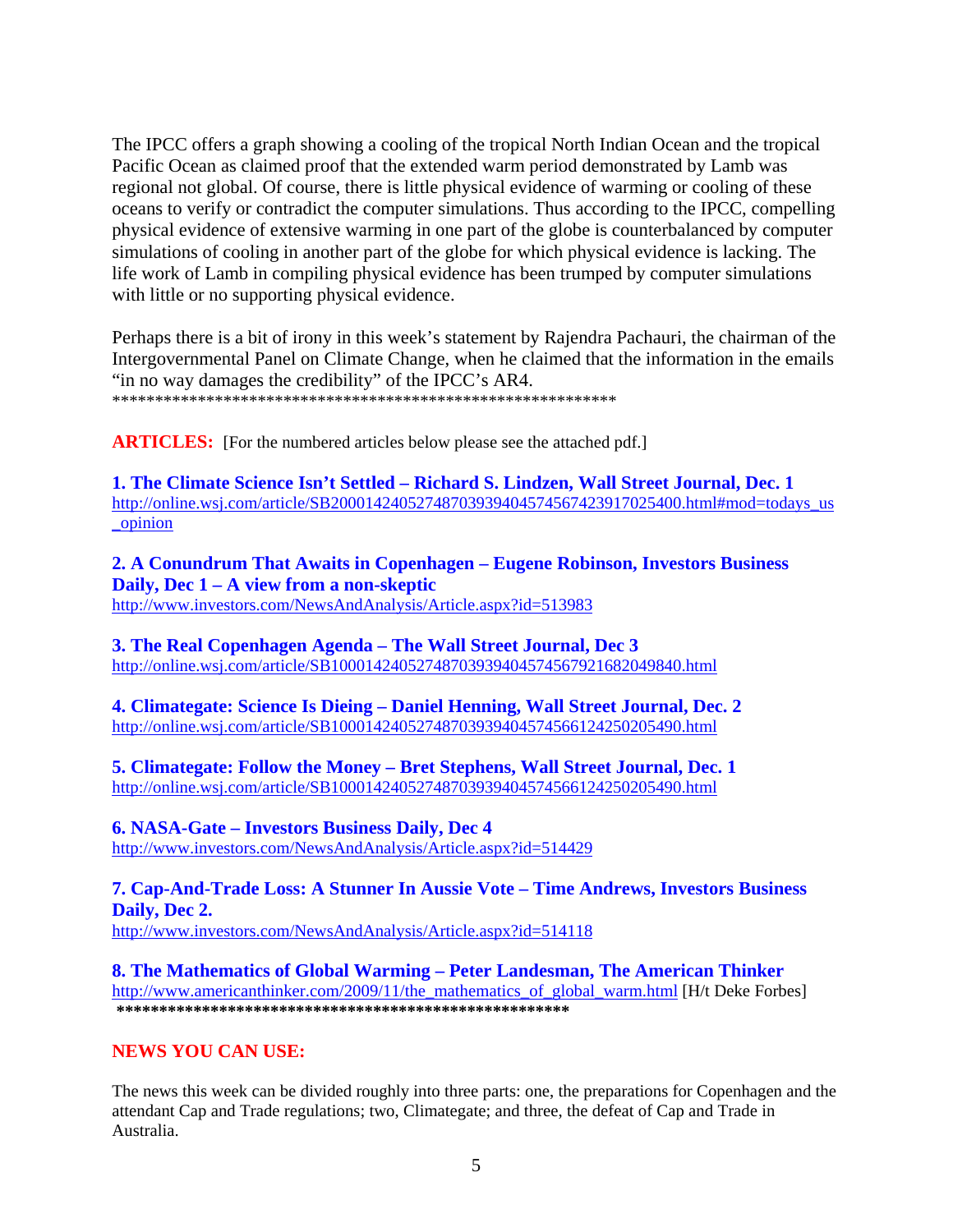As governments prepare for Copenhagen, western governments are being urged to ignore climategate and its possible effects on the science of human caused global warming. For example, President Obama's science advisor, John Holgren, urges climate action

(http://online.wsj.com/article/SB125977808310373065.html). Yet skeptics including some US Senators are pressing for the opposite: **(**http://www.washingtontimes.com/news/2009/dec/05/skeptics-pressobama-on-climate-summit//print/). Of course these skeptics include Fred Singer. At the same time it appears that Cap and Trade in the US is dead for now (http://online.wsj.com/article/SB20001424052748703499404574558070997168360.html). More on these issues can be found in articles 1 through 3. \*\*\*\*\*\*\*\*\*\*\*\*\*\*\*\*\*\*\*\*\*\*\*\*\*\*\*\*\*\*\*\*\*\*\*\*\*\*\*\*\*\*\*\*\*\*\*\*\*\*\*\*\*\*\*\*\*

Climategate is now clearly established as part of the public domain similar to the Pentagon Papers or the Watergate reports. The issue of who is responsible, a whistleblower or a hacker, may be legal issue but not a scientific one. The contents of the emails, particularly how they apply to scientific integrity, are clearly a scientific issue. Articles four through six contain comments on climategate. Additional comments are found below:

For a CBS news comment please see "Fallout over 'ClimateGate' Data Leak Grows": http://www.cbsnews.com/blogs/2009/12/02/taking\_liberties/entry5860171.shtml [SEPP comment: the photo of water vapor condensing above cooling towers giving the appearance of pollution billowing from smoke stacks is almost obligatory in some publications when they carry carbon dioxide news stories. Of course, carbon dioxide is colorless.]

For a report on the temporary resignation of Phil Jones the head of the Climate Research Unit (CRU) at the University of East Anglia please see "Climate-Change Scientist Steps Aside Amid Probe": http://online.wsj.com/article/SB125970198500271683.html?mod=WSJ\_hps\_MIDDLEThirdNews

For a report from the Sunday Times please see "Climate change data dumped": http://www.timesonline.co.uk/tol/news/environment/article6936328.ece

For an article in the Washington Times including Michael Mann's defense of his actions please see "Climate Researcher defends actions, claims 'smear'": http://www.washingtontimes.com/news/2009/dec/05/climate-research-furor-might-not-stop-us-deal//print/

For an editorial in the Journal *Nature* please see "Climatologists under pressure": http://www.nature.com/nature/journal/v462/n7273/full/462545a.html

For a lengthy essay from Christopher Monckton on the Science & Public Policy Institute web site please see "Climategate: Caught Green-Handed!"

http://scienceandpublicpolicy.org/images/stories/papers/originals/Monckton-Caught%20Green-Handed%20Climategate%20Scandal.pdf

[SEPP comment: **please note** Lord Monckton made a rare but, significant, error. He states that the satellite data are calibrated to surface data. According to Roy Spencer they are not. Also, satellites carry thermometers. Thus, the commentary on satellite data is in error. No doubt this error will be corrected shortly. A hat tip and a deep bow to Cal Beisner for clarifying this issue and, of course, to Roy Spencer for his prompt correction]

For an editorial in the New York Times by John Tierney please see "E-Mail Fracas Shows Peril of Trying to Spin Science": http://www.nytimes.com/2009/12/01/science/01tier.html? r=1&pagewanted=print

For another editorial on the general issues please see "The Dominoes Fall": http://www.investors.com/News and Analysis/Article.aspx?id=514128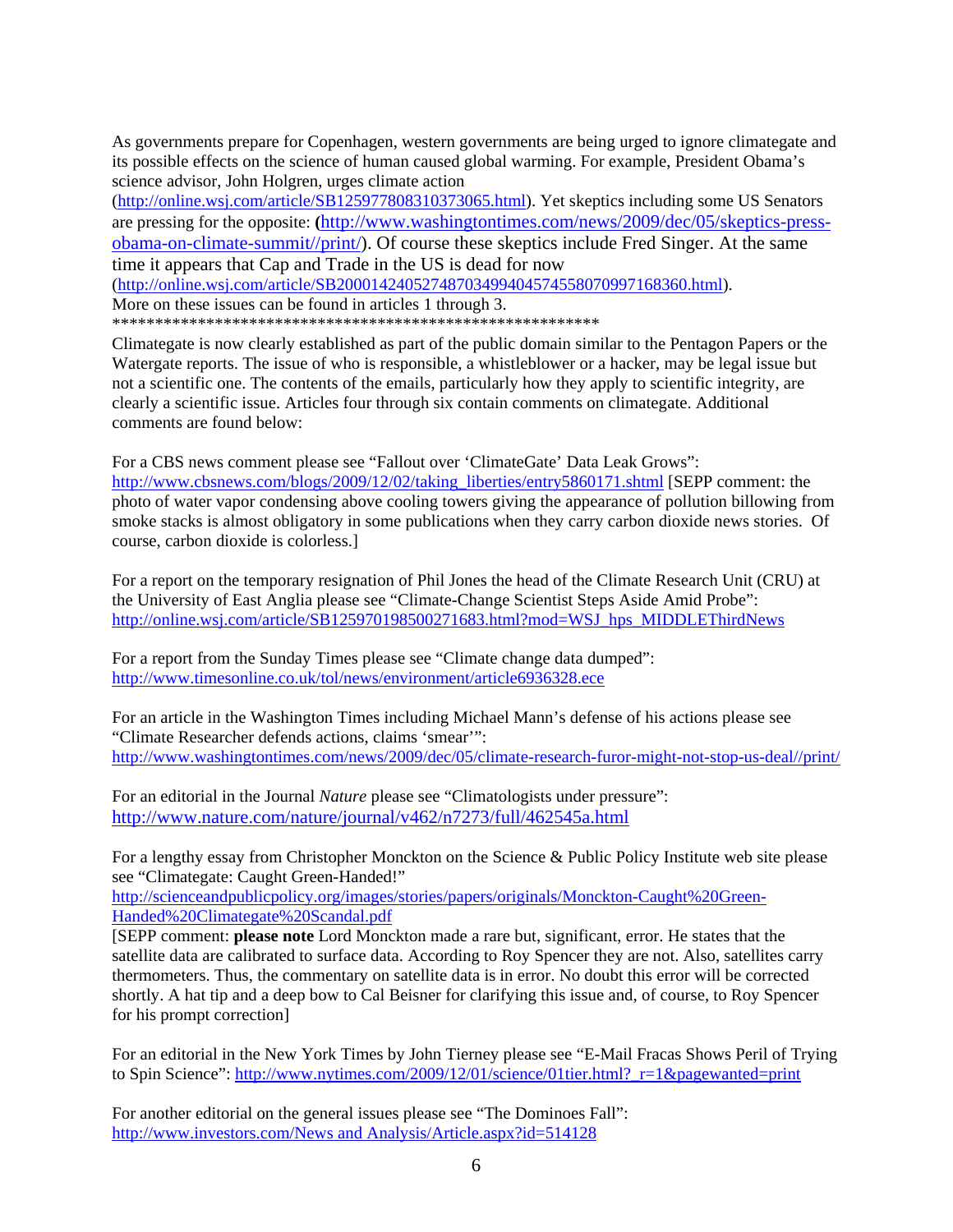For comments from Mike Hulme, a climate scientist at the University of East Anglia, please see "The Science and Politics of Climate Change":

http://online.wsj.com/article/SB10001424052748704107104574571613215771336.html \*\*\*\*\*\*\*\*\*\*\*\*\*\*\*\*\*\*\*\*\*\*\*\*\*\*\*\*\*\*\*\*\*\*\*\*\*\*\*\*\*\*\*\*\*\*\*\*\*\*\*\*\*

The unexpected defeat of the Emissions Trading Scheme (Cap and Trade) in Australia is covered in article seven. Both Prime Minister Kevin Rudd and the leader of the opposition party (termed liberal but actually conservative) Malcolm Turnbull invested heavily in its passage. Turnbull lost his leadership of the Liberal Party. (Party discipline is extremely important in this Parliamentary system.). To avoid confusion, we chose to highlight an article from an American newspaper written by an Australian to explain the events. An amusing take can be found on the web site of Joanne Nova who gives thanks to the climate investigator who leaked the emails that may have saved Australian taxpayers billions. http://joannenova.com.au/2009/12/the-global-gravy-train-takes-a-major-political-hit/ \*\*\*\*\*\*\*\*\*\*\*\*\*\*\*\*\*\*\*\*\*\*\*\*\*\*\*\*\*\*\*\*\*\*\*\*\*\*\*\*\*\*\*\*\*\*\*\*\*\*\*\*\*\*

## **BELOW THE BOTTOM LINE**

In preparation for regulations controlling greenhouse emissions, some Australian scientists are trying to breed sheep that burp less than sheep generally do – thus emit less methane. If such sheep are developed will they be considered "green?" Or organic? For a BBC article please see "Australia aims for 'green' sheep":

# http://news.bbc.co.uk/2/hi/asia-pacific/8385068.stm

# **##################################**

## 1. The Climate Science Isn't Settled

By Richard S. Lindzen, Wall Street Journal, Dec 1 http://online.wsj.com/article/SB20001424052748703939404574567423917025400.html#mod=todays\_us \_opinion

Is there a reason to be alarmed by the prospect of global warming? Consider that the measurement used, the globally averaged temperature anomaly (GATA), is always changing. Sometimes it goes up, sometimes down, and occasionally—such as for the last dozen years or so—it does little that can be discerned.

Claims that climate change is accelerating are bizarre. There is general support for the assertion that GATA has increased about 1.5 degrees Fahrenheit since the middle of the 19th century. The quality of the data is poor, though, and because the changes are small, it is easy to nudge such data a few tenths of a degree in any direction. Several of the emails from the University of East Anglia's Climate Research Unit (CRU) that have caused such a public ruckus dealt with how to do this so as to maximize apparent changes.

The general support for warming is based not so much on the quality of the data, but rather on the fact that there was a little ice age from about the 15th to the 19th century. Thus it is not surprising that temperatures should increase as we emerged from this episode. At the same time that we were emerging from the little ice age, the industrial era began, and this was accompanied by increasing emissions of greenhouse gases such as CO2, methane and nitrous oxide. CO2 is the most prominent of these, and it is again generally accepted that it has increased by about 30%.

The defining characteristic of a greenhouse gas is that it is relatively transparent to visible light from the sun but can absorb portions of thermal radiation. In general, the earth balances the incoming solar radiation by emitting thermal radiation, and the presence of greenhouse substances inhibits cooling by thermal radiation and leads to some warming.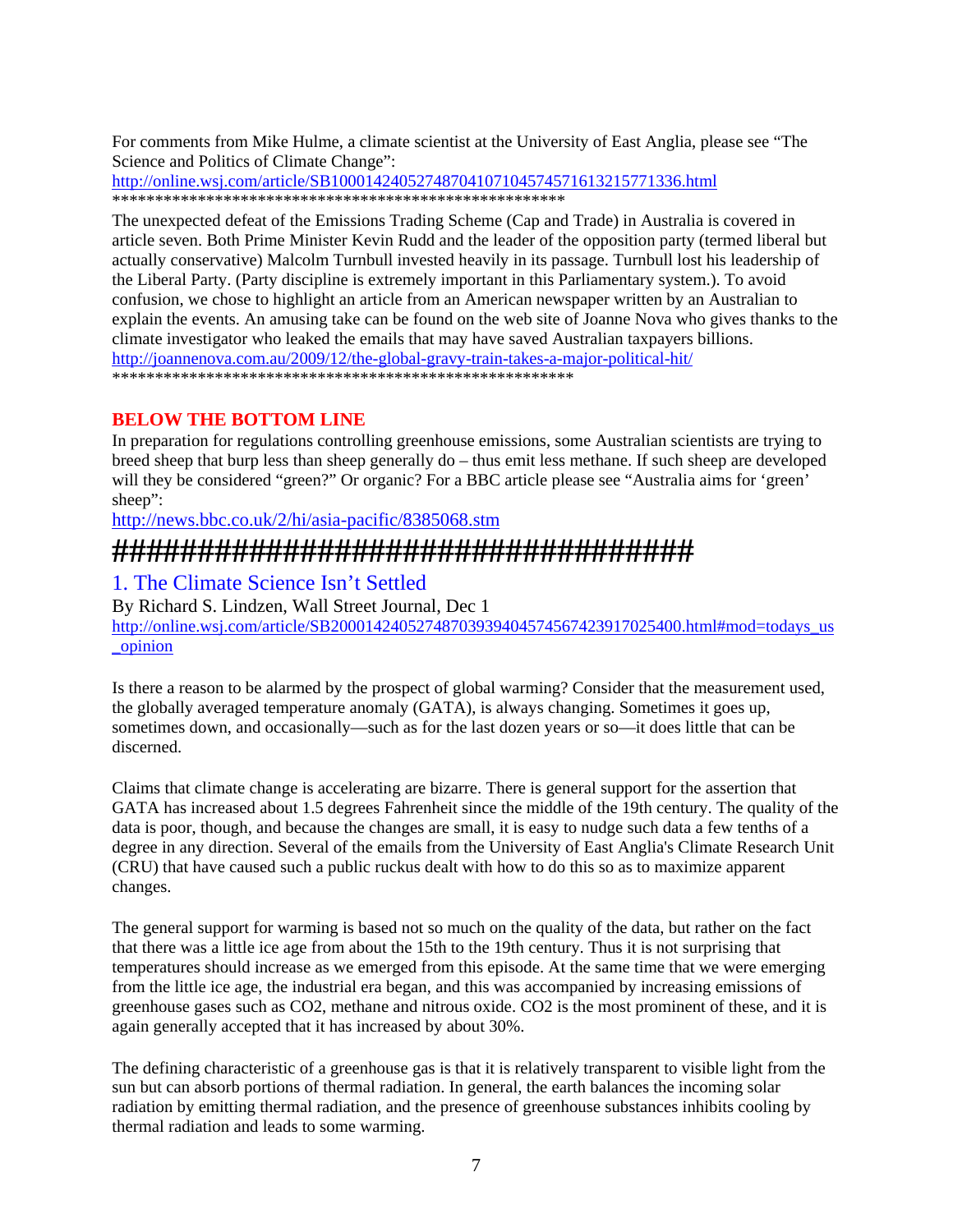That said, the main greenhouse substances in the earth's atmosphere are water vapor and high clouds. Let's refer to these as major greenhouse substances to distinguish them from the anthropogenic minor substances. Even a doubling of CO2 would only upset the original balance between incoming and outgoing radiation by about 2%. This is essentially what is called "climate forcing."

There is general agreement on the above findings. At this point there is no basis for alarm regardless of whether any relation between the observed warming and the observed increase in minor greenhouse gases can be established. Nevertheless, the most publicized claims of the U.N.'s Intergovernmental Panel on Climate Change (IPCC) deal exactly with whether any relation can be discerned. The failure of the attempts to link the two over the past 20 years bespeaks the weakness of any case for concern.

The IPCC's Scientific Assessments generally consist of about 1,000 pages of text. The Summary for Policymakers is 20 pages. It is, of course, impossible to accurately summarize the 1,000-page assessment in just 20 pages; at the very least, nuances and caveats have to be omitted. However, it has been my experience that even the summary is hardly ever looked at. Rather, the whole report tends to be characterized by a single iconic claim.

The main statement publicized after the last IPCC Scientific Assessment two years ago was that it was likely that most of the warming since 1957 (a point of anomalous cold) was due to man. This claim was based on the weak argument that the current models used by the IPCC couldn't reproduce the warming from about 1978 to 1998 without some forcing, and that the only forcing that they could think of was man. Even this argument assumes that these models adequately deal with natural internal variability—that is, such naturally occurring cycles as El Nino, the Pacific Decadal Oscillation, the Atlantic Multidecadal Oscillation, etc.

Yet articles from major modeling centers acknowledged that the failure of these models to anticipate the absence of warming for the past dozen years was due to the failure of these models to account for this natural internal variability. Thus even the basis for the weak IPCC argument for anthropogenic climate change was shown to be false.

Of course, none of the articles stressed this. Rather they emphasized that according to models modified to account for the natural internal variability, warming would resume—in 2009, 2013 and 2030, respectively.

But even if the IPCC's iconic statement were correct, it still would not be cause for alarm. After all we are still talking about tenths of a degree for over 75% of the climate forcing associated with a doubling of CO2. The potential (and only the potential) for alarm enters with the issue of climate sensitivity—which refers to the change that a doubling of CO2 will produce in GATA. It is generally accepted that a doubling of CO2 will only produce a change of about two degrees Fahrenheit if all else is held constant. This is unlikely to be much to worry about.

Yet current climate models predict much higher sensitivities. They do so because in these models, the main greenhouse substances (water vapor and clouds) act to amplify anything that CO2 does. This is referred to as positive feedback. But as the IPCC notes, clouds continue to be a source of major uncertainty in current models. Since clouds and water vapor are intimately related, the IPCC claim that they are more confident about water vapor is quite implausible.

There is some evidence of a positive feedback effect for water vapor in cloud-free regions, but a major part of any water-vapor feedback would have to acknowledge that cloud-free areas are always changing, and this remains an unknown. At this point, few scientists would argue that the science is settled. In particular, the question remains as to whether water vapor and clouds have positive or negative feedbacks.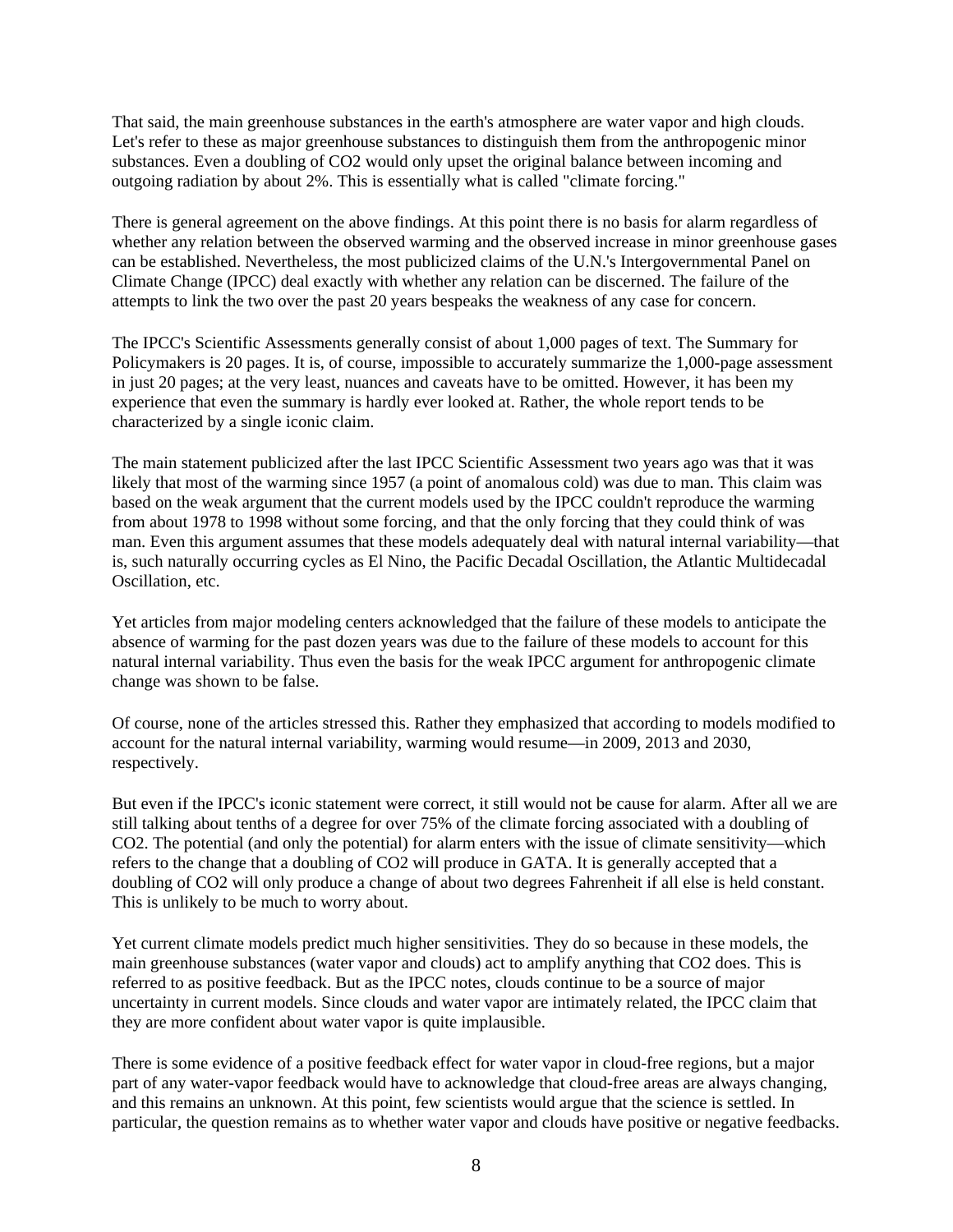The notion that the earth's climate is dominated by positive feedbacks is intuitively implausible, and the history of the earth's climate offers some guidance on this matter. About 2.5 billion years ago, the sun was 20%-30% less bright than now (compare this with the 2% perturbation that a doubling of CO2 would produce), and yet the evidence is that the oceans were unfrozen at the time, and that temperatures might not have been very different from today's. Carl Sagan in the 1970s referred to this as the "Early Faint Sun Paradox."

For more than 30 years there have been attempts to resolve the paradox with greenhouse gases. Some have suggested CO2—but the amount needed was thousands of times greater than present levels and incompatible with geological evidence. Methane also proved unlikely. It turns out that increased thin cirrus cloud coverage in the tropics readily resolves the paradox—but only if the clouds constitute a negative feedback. In present terms this means that they would diminish rather than enhance the impact of CO2.

There are quite a few papers in the literature that also point to the absence of positive feedbacks. The implied low sensitivity is entirely compatible with the small warming that has been observed. So how do models with high sensitivity manage to simulate the currently small response to a forcing that is almost as large as a doubling of CO2? Jeff Kiehl notes in a 2007 article from the National Center for Atmospheric Research, the models use another quantity that the IPCC lists as poorly known (namely aerosols) to arbitrarily cancel as much greenhouse warming as needed to match the data, with each model choosing a different degree of cancellation according to the sensitivity of that model.

What does all this have to do with climate catastrophe? The answer brings us to a scandal that is, in my opinion, considerably greater than that implied in the hacked emails from the Climate Research Unit (though perhaps not as bad as their destruction of raw data): namely the suggestion that the very existence of warming or of the greenhouse effect is tantamount to catastrophe. This is the grossest of "bait and switch" scams. It is only such a scam that lends importance to the machinations in the emails designed to nudge temperatures a few tenths of a degree.

The notion that complex climate "catastrophes" are simply a matter of the response of a single number, GATA, to a single forcing, CO2 (or solar forcing for that matter), represents a gigantic step backward in the science of climate. Many disasters associated with warming are simply normal occurrences whose existence is falsely claimed to be evidence of warming. And all these examples involve phenomena that are dependent on the confluence of many factors.

Our perceptions of nature are similarly dragged back centuries so that the normal occasional occurrences of open water in summer over the North Pole, droughts, floods, hurricanes, sea-level variations, etc. are all taken as omens, portending doom due to our sinful ways (as epitomized by our carbon footprint). All of these phenomena depend on the confluence of multiple factors as well.

Consider the following example. Suppose that I leave a box on the floor, and my wife trips on it, falling against my son, who is carrying a carton of eggs, which then fall and break. Our present approach to emissions would be analogous to deciding that the best way to prevent the breakage of eggs would be to outlaw leaving boxes on the floor. The chief difference is that in the case of atmospheric CO2 and climate catastrophe, the chain of inference is longer and less plausible than in my example.

*—Mr. Lindzen is professor of meteorology at the Massachusetts Institute of Technology.*

\*\*\*\*\*\*\*\*\*\*\*\*\*\*\*\*\*\*\*\*\*\*\*\*\*\*\*\*\*\*\*\*\*\*\*\*\*\*\*\*\*\*\*\*\*\*\*\*\*\*\*\*\*\*\*\*\*\*\*\*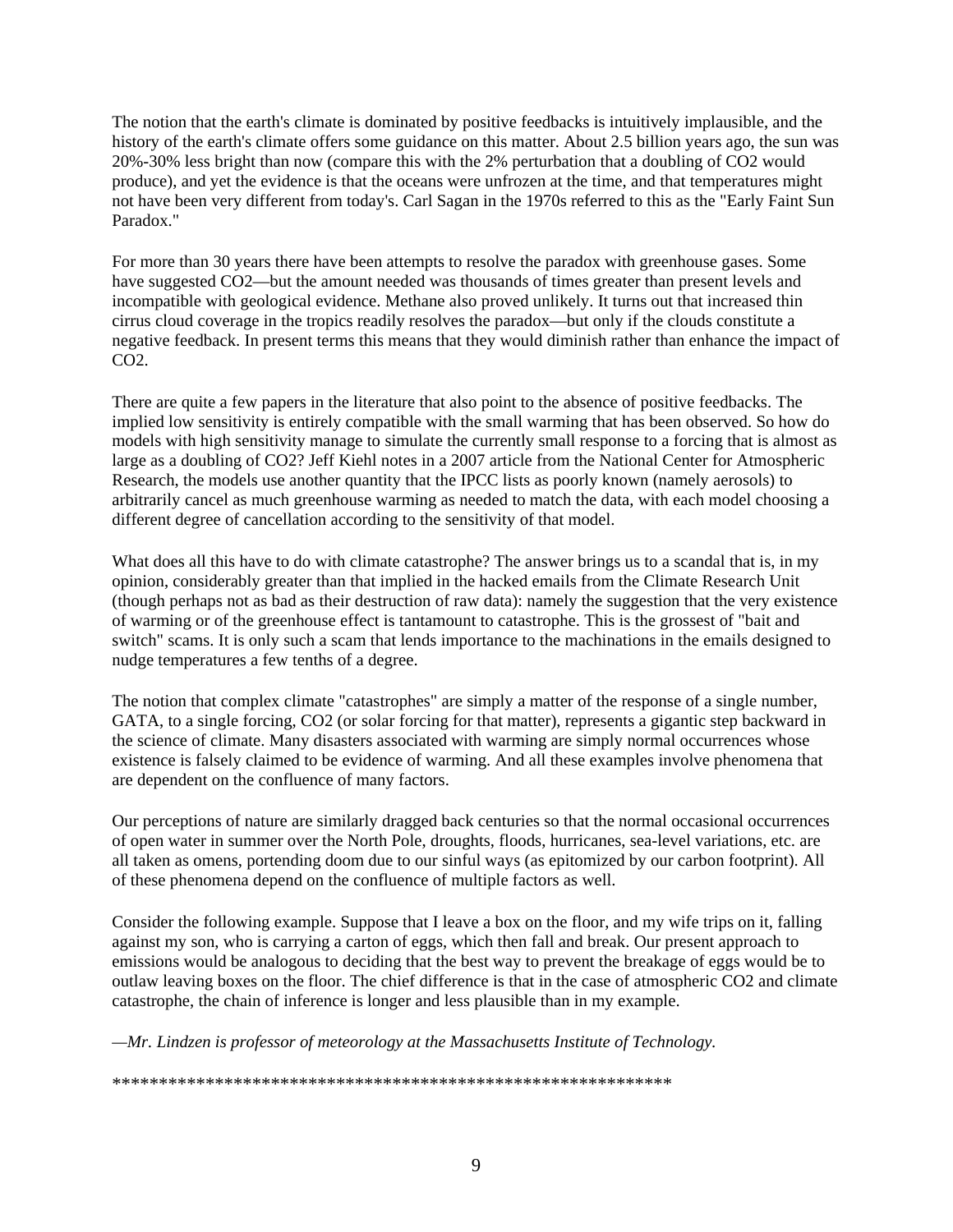## **2.** A Conundrum That Awaits In Copenhagen

By Eugene Robinson, IBD Editorials, Dec 1 http://www.investors.com/NewsAndAnalysis/Article.aspx?id=513983

Climate-change skeptics are barking up the wrong smokestack. The shell game being played isn't with the science, it's with the solutions — specifically, the carbon emissions targets that enlightened world leaders are pledging to meet. That's where the numbers don't add up.

When the Copenhagen climate summit convenes next week, the European nations that have led the crusade against global warming will be able to report that the continent has met the targets for carbon emission reductions set in the 1997 Kyoto Protocol. There may be shoulder dislocations from all the selfcongratulatory back-patting.

But the Kyoto targets were well on the way toward being met before they were even established. The targets are based on 1990 emissions levels — after the Soviet Union and the Eastern Bloc had been fouling the air for years with their antiquated, carbon-spewing heavy industries.

When the communist regimes — and their creaky economies — collapsed in a heap, emissions from the former Soviet-dominated zone fell by nearly 40%. Now they are rising again, but they remain about 35% below Kyoto's benchmark 1990 levels.

This post-Soviet industrial meltdown is responsible for most of the progress in reducing carbon emissions that Europe is able to claim. It's not that Europeans have done nothing. Leaving aside the Soviet collapse, they managed to keep emissions relatively constant. By contrast, Japan — the proud host of the Kyoto talks — has seen its carbon emissions increase by nearly 9% since then.

The United States, of course, never ratified the Kyoto treaty. Since 1997, carbon emissions here have increased by an estimated 7%. In China — which has now taken over as the world's leading source of atmospheric greenhouse gases — carbon emissions actually doubled over the past 12 years. Along with other fast-growing economic powers such as India and Brazil, China took a pass on any limits Kyoto might have wanted to impose.

The bottom line is that since the Kyoto agreement 12 years ago, worldwide carbon emissions have increased by nearly 30%.

President Obama, who has decided to attend the Copenhagen summit, plans to offer a 17% cut in U.S. carbon emissions — using 2005 levels as a benchmark — by 2020. Leaving aside for the moment whether this is achievable, either politically or technologically, the problem remains that climate change is a global phenomenon. Local action can be rendered meaningless.

China is prepared to offer its first emissions target at Copenhagen, and at first glance it looks impressive: a reduction of between 40% and 45% in its "carbon intensity" by 2020. But this "intensity" business is a huge caveat, because it refers to carbon emissions relative to the size of the Chinese economy.

If the economy grew by 10% in a given year and carbon emissions grew "only" by 9%, that would count as a reduction. Assuming growth continues at current rates, China's carbon emissions could easily increase by 40% by 2020 — and Chinese leaders could proclaim that they had met their target.

That's a lot of numbers, a lot of assumptions, a lot of scenarios. But even if the Copenhagen summit is wildly successful, the concentration of heat-trapping carbon in the atmosphere will continue to rise. This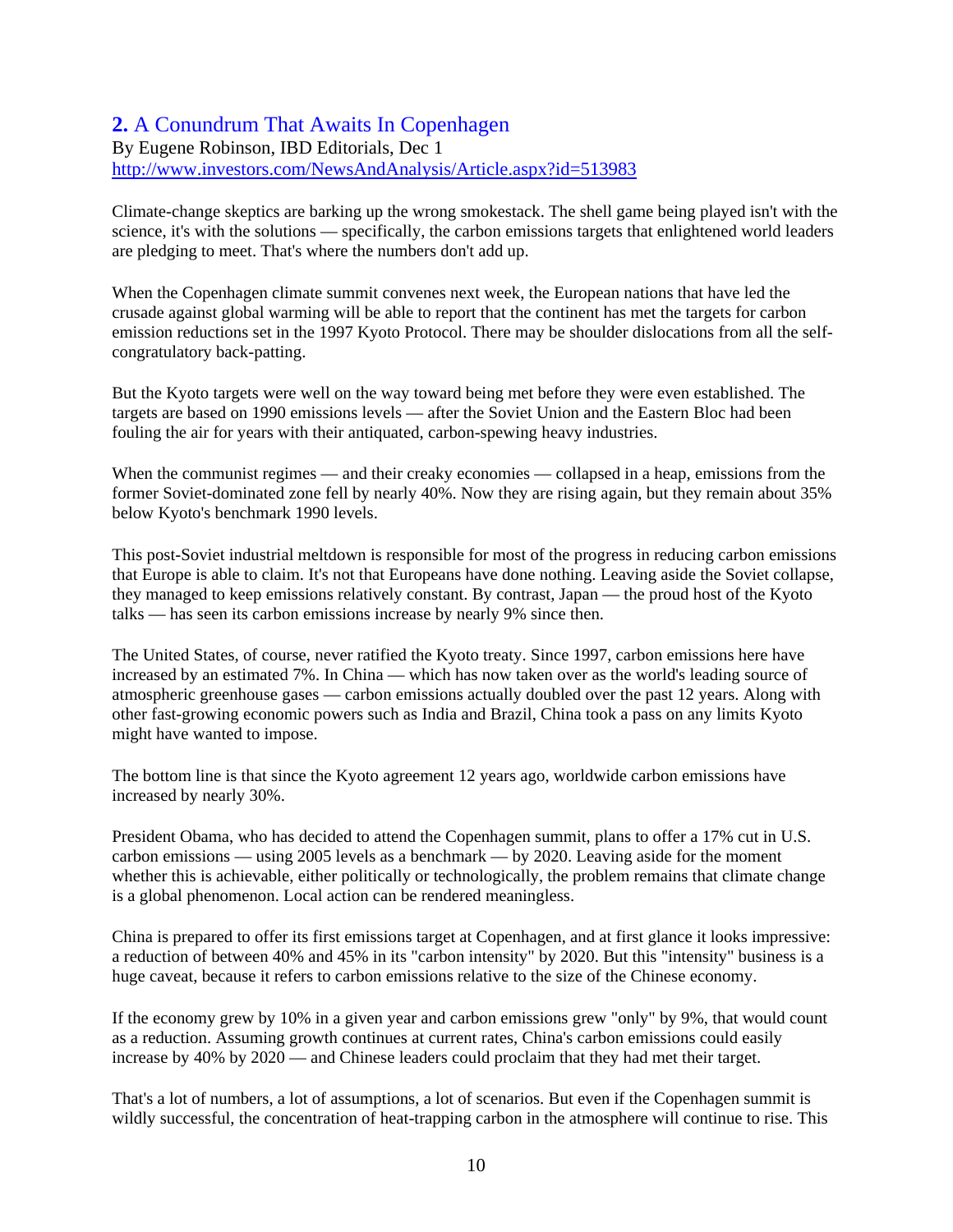doesn't mean that the whole exercise is futile, it just means that Copenhagen won't provide any definitive solution to what so many scientists say is an urgent problem.

It's also true that even if all greenhouse emissions could magically be halted tomorrow, the elevated levels of carbon dioxide in the atmosphere — higher than at any time in the past 800,000 years, according to researchers who study Antarctic ice-core samples — would take many decades to decline to historical levels.

If the planet is warm now because of human-generated greenhouse gases, it's going to get warmer. If the low-lying Maldives disappear beneath the Indian Ocean because of sea-level rise, that will be a disaster. If "extreme" weather events such as major hurricanes really do become more frequent, that will increase the potential for catastrophe in coastal cities around the world.

But if there's a longer growing season in the higher latitudes? If cross-polar shipping slashes transportation costs? If winters are milder — more pleasant, even — in Chicago, Moscow and Beijing? We may all be in this together, but there are going to be winners and losers. That's something they should talk about in Copenhagen, too.

#### \*\*\*\*\*\*\*\*\*\*\*\*\*\*\*\*\*\*\*\*\*\*\*\*\*\*\*\*\*\*\*\*\*\*\*\*\*\*\*\*\*\*\*\*\*\*\*\*\*\*\*\*\*\*\*\*\*\*\*\*\*

#### 3. The Real Copenhagen Agenda

The U.N.'s climate chief tells all. The Wall Street Journal Editorial, Dec. 3 http://online.wsj.com/article/SB10001424052748703939404574567921682049840.html

Phil Jones, director of the research program at the center of "climategate," temporarily stepped down from his post Tuesday. And last week, Pennsylvania State University said it would launch an inquiry into the conduct of Michael Mann, one of its professors and perhaps the world's most prominent paleoclimatologist.

Messrs. Jones and Mann have both been key contributors to the U.N.'s Intergovernmental Panel on Climate Change. The emails leaked from the University of East Anglia's Climatic Research Unit two weeks ago revealed, among many inconvenient truths, the corruption of the IPCC's process of assessing climate science. Still, despite the probes into some of the IPCC's key participants, the chair of that body insists nothing rotten is about to happen in the state of Denmark, where world leaders are set to debate sweeping policies based on IPCC conclusions.

"It is a very transparent, a very comprehensive process which insures that even if someone wants to leave out a piece of peer reviewed literature there is virtually no possibility of that happening," Rajendra Pachauri told the Guardian on Sunday, adding that "people who are aware of how the IPCC functions and are appreciative of the credibility that the IPCC has attained will probably not be swayed by an incident of this kind."

But the heightened awareness of the IPCC's functioning seems precisely what now plagues the U.N.'s global warming frontman. So it's not surprising that, for all his insistence that the group's methods are spotless, he seems eager to change the subject from science. What he has chosen to talk about instead is instructive. It seems what most concerns Mr. Pachauri now is not climatology, or glaciology, or oceanography—but the way we live. "Today we have reached the point where consumption and people's desire to consume has grown out of proportion," he told the Observer, also on Sunday. "The reality is that our lifestyles are unsustainable."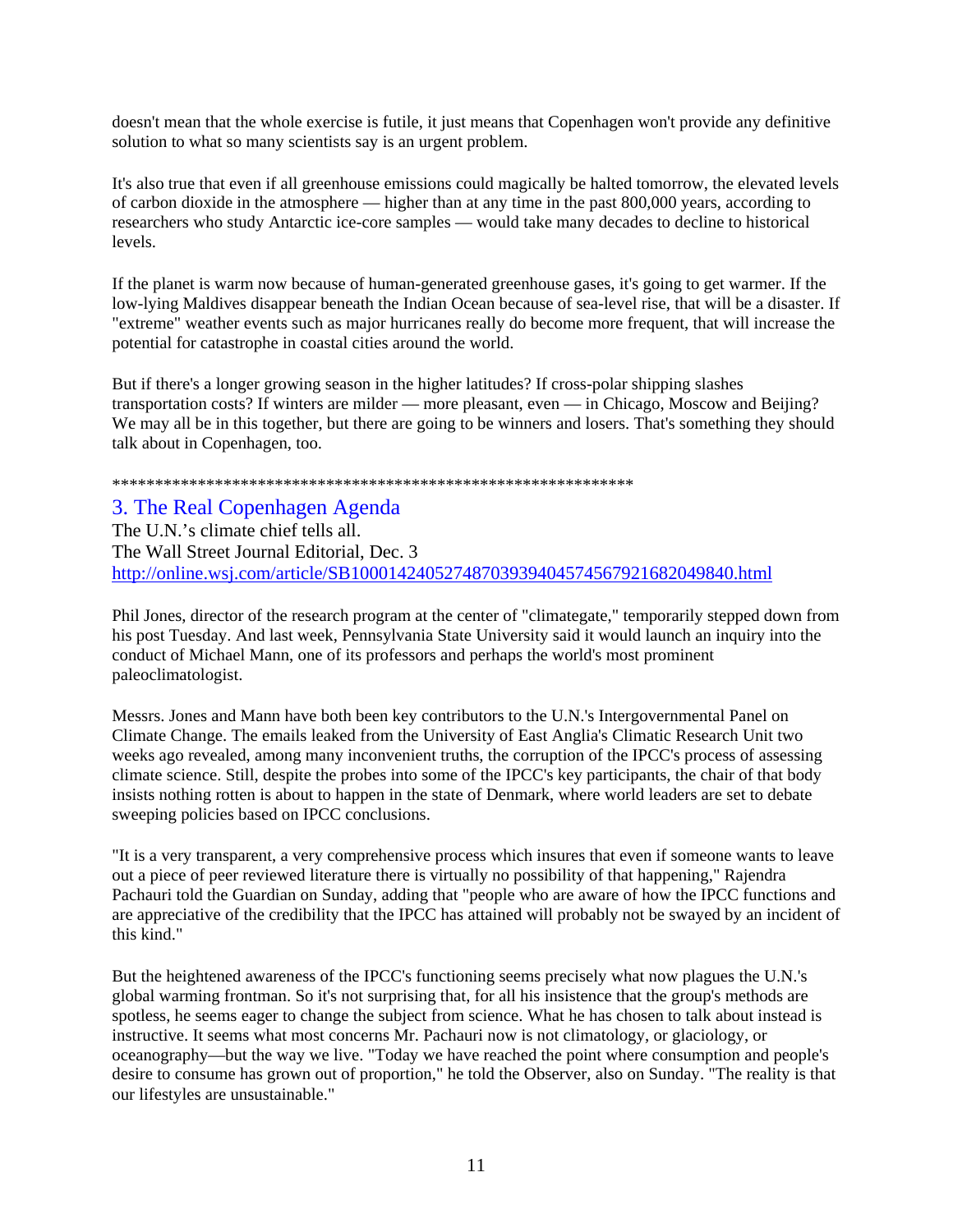Mr. Pachauri's actions speak even louder than his words. Last month, he branded the Indian environment minister "arrogant" after his office released a study that called into question whether climate-change is causing abnormal shrinkage of Himalayan glaciers. The IPCC's line is that Himalayan glaciers could be reduced by 80% or disappear entirely by 2035—but for this factoid, it cites no scientists, only the activist group, World Wildlife Fund. Now, the meteorologist and expert IPCC reviewer Madhav Khandekar says on Roger Pielke Sr.'s blog that the 2035 date may have been derived from a typo, based on a 1996 paper on snow and ice edited by V.M. Kotlyakov, which estimates the glaciers could be severely depleted or gone by *2350.*

Mr. Pachauri was not available for comment as of press time, but on his personal Website last week he made clear that the science, for him, comes second. Conceding that Copenhagen was "clearly not making much headway," he advocated a focus on "the larger problem of unsustainable development, of which climate change is at best a symptom."

In other words, if Mr. Pachauri is sanguine about the undermining of the IPCC's scientific methods, it's because his chief concern isn't the science at all. Rather, to judge by his recent public statements, he is more focused on an ideological economic agenda in which climate change is little more than a useful tool. Given the cover-ups exposed by the leaked emails, we'll take Mr. Pachauri's remarks as a welcome instance of full and voluntary disclosure.

#### \*\*\*\*\*\*\*\*\*\*\*\*\*\*\*\*\*\*\*\*\*\*\*\*\*\*\*\*\*\*\*\*\*\*\*\*\*\*\*\*\*\*\*\*\*\*\*\*\*\*\*\*\*\*\*\*

## 3. Climategate: Science Is Dieing

Science is on the credibility bubble By Daniel Henning, Wall Street Journal, December 2 http://online.wsj.com/article/SB10001424052748704107104574572091993737848.html

Surely there must have been serious men and women in the hard sciences who at some point worried that their colleagues in the global warming movement were putting at risk the credibility of everyone in science. The nature of that risk has been twofold: First, that the claims of the climate scientists might buckle beneath the weight of their breathtaking complexity. Second, that the crudeness of modern politics, once in motion, would trample the traditions and culture of science to achieve its own policy goals. With the scandal at the East Anglia Climate Research Unit, both have happened at once.

I don't think most scientists appreciate what has hit them. This isn't only about the credibility of global warming. For years, global warming and its advocates have been the public face of hard science. Most people could not name three other subjects they would associate with the work of serious scientists. This was it. The public was told repeatedly that something called "the scientific community" had affirmed the science beneath this inquiry. A Nobel Prize was bestowed (on a politician).

Global warming enlisted the collective reputation of science. Because "science" said so, all the world was about to undertake a vast reordering of human behavior at almost unimaginable financial cost. Not every day does the work of scientists lead to galactic events simply called Kyoto or Copenhagen. At least not since the Manhattan Project.

What is happening at East Anglia is an epochal event. As the hard sciences—physics, biology, chemistry, electrical engineering—came to dominate intellectual life in the last century, some academics in the humanities devised the theory of postmodernism, which liberated them from their colleagues in the sciences. Postmodernism, a self-consciously "unprovable" theory, replaced formal structures with subjectivity. With the revelations of East Anglia, this slippery and variable intellectual world has crossed into the hard sciences.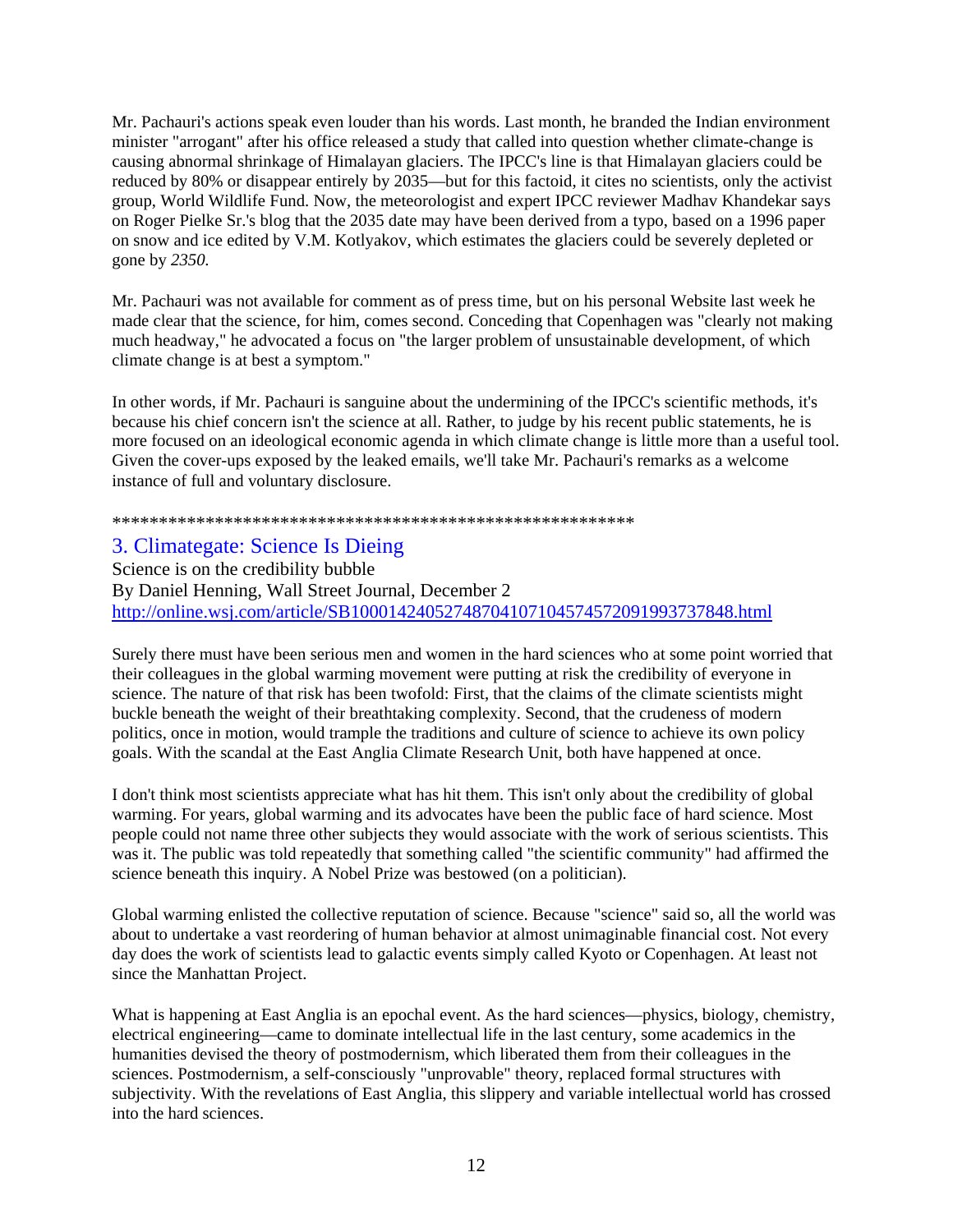This has harsh implications for the credibility of science generally. Hard science, alongside medicine, was one of the few things left accorded automatic stature and respect by most untrained lay persons. But the average person reading accounts of the East Anglia emails will conclude that hard science has become just another faction, as politicized and "messy" as, say, gender studies. The New England Journal of Medicine has turned into a weird weekly amalgam of straight medical-research and propaganda for the Obama redesign of U.S. medicine.

The East Anglians' mistreatment of scientists who challenged global warming's claims—plotting to shut them up and shut down their ability to publish—evokes the attempt to silence Galileo. The exchanges between Penn State's Michael Mann and East Anglia CRU director Phil Jones sound like Father Firenzuola, the Commissary-General of the Inquisition.

For three centuries Galileo has symbolized dissent in science. In our time, most scientists outside this circle have kept silent as their climatologist fellows, helped by the cardinals of the press, mocked and ostracized scientists who questioned this grand theory of global doom. Even a doubter as eminent as Princeton's Freeman Dyson was dismissed as an aging crank.

Beneath this dispute is a relatively new, very postmodern environmental idea known as "the precautionary principle." As defined by one official version: "When an activity raises threats of harm to the environment or human health, precautionary measures should be taken even if some cause and effect relationships are not fully established scientifically." The global-warming establishment says we know "enough" to impose new rules on the world's use of carbon fuels. The dissenters say this demotes science's traditional standards of evidence.

The Environmental Protection Agency's dramatic Endangerment Finding in April that greenhouse gas emissions qualify as an air pollutant—with implications for a vast new regulatory regime—used what the agency called a precautionary approach. The EPA admitted "varying degrees of uncertainty across many of these scientific issues." Again, this puts hard science in the new position of saying, close enough is good enough. One hopes civil engineers never build bridges under this theory.

The Obama administration's new head of policy at EPA, Lisa Heinzerling, is an advocate of turning precaution into standard policy. In a law-review article titled "Law and Economics for a Warming World," Ms. Heinzerling wrote, "Policy formation based on prediction and calculation of expected harm is no longer relevant; the only coherent response to a situation of chaotically worsening outcomes is a precautionary policy. . . ."

If the new ethos is that "close-enough" science is now sufficient to achieve political goals, serious scientists should be under no illusion that politicians will press-gang them into service for future agendas. Everyone working in science, no matter their politics, has an stake in cleaning up the mess revealed by the East Anglia emails. Science is on the credibility bubble. If it pops, centuries of what we understand to be the role of science go with it.

#### \*\*\*\*\*\*\*\*\*\*\*\*\*\*\*\*\*\*\*\*\*\*\*\*\*\*\*\*\*\*\*\*\*\*\*\*\*\*\*\*\*\*\*\*\*\*\*\*\*\*\*\*\*

## 5. Climategate: Follow the Money

Climate change researches must believe in the reality of global warming just as a priest must believe in the existence of God By Bret Stephens, Wall Street Journal, Dec. 1

http://online.wsj.com/article/SB10001424052748703939404574566124250205490.html

Last year, ExxonMobil donated \$7 million to a grab-bag of public policy institutes, including the Aspen Institute, the Asia Society and Transparency International. It also gave a combined \$125,000 to the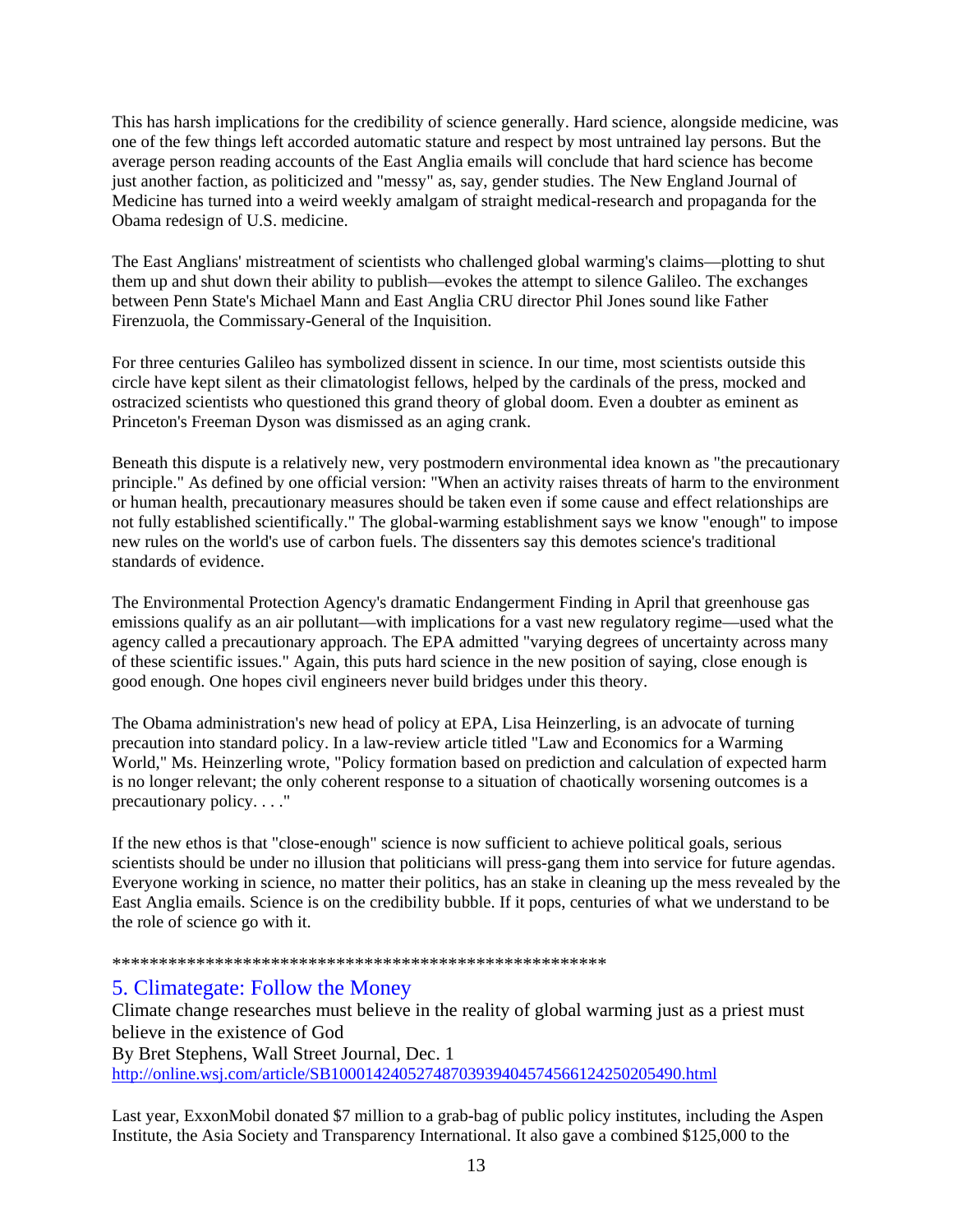Heritage Institute and the National Center for Policy Analysis, two conservative think tanks that have offered dissenting views on what until recently was called—without irony—the climate change "consensus."

To read some of the press accounts of these gifts—amounting to about 0.00027% of Exxon's 2008 profits of \$45 billion—you might think you'd hit upon the scandal of the age. But thanks to what now goes by the name of climategate, it turns out the real scandal lies elsewhere.

Climategate, as readers of these pages know, concerns some of the world's leading climate scientists working in tandem to block freedom of information requests, blackball dissenting scientists, manipulate the peer-review process, and obscure, destroy or massage inconvenient temperature data—facts that were laid bare by last week's disclosure of thousands of emails from the University of East Anglia's Climate Research Unit, or CRU.

But the deeper question is why the scientists behaved this way to begin with, especially since the science behind man-made global warming is said to be firmly settled. To answer the question, it helps to turn the alarmists' follow-the-money methods right back at them.

Consider the case of Phil Jones, the director of the CRU and the man at the heart of climategate. According to one of the documents hacked from his center, between 2000 and 2006 Mr. Jones was the recipient (or co-recipient) of some \$19 million worth of research grants, a sixfold increase over what he'd been awarded in the 1990s.

Why did the money pour in so quickly? Because the climate alarm kept ringing so loudly: The louder the alarm, the greater the sums. And who better to ring it than people like Mr. Jones, one of its likeliest beneficiaries?

Thus, the European Commission's most recent appropriation for climate research comes to nearly \$3 billion, and that's not counting funds from the EU's member governments. In the U.S., the House intends to spend \$1.3 billion on NASA's climate efforts, \$400 million on NOAA's, and another \$300 million for the National Science Foundation. The states also have a piece of the action, with California—apparently not feeling bankrupt enough—devoting \$600 million to their own climate initiative. In Australia, alarmists have their own Department of Climate Change at their funding disposal.

And all this is only a fraction of the \$94 billion that HSBC Bank estimates has been spent globally this year on what it calls "green stimulus"—largely ethanol and other alternative energy schemes—of the kind from which Al Gore and his partners at Kleiner Perkins hope to profit handsomely.

Supply, as we know, creates its own demand. So for every additional billion in government-funded grants (or the tens of millions supplied by foundations like the Pew Charitable Trusts), universities, research institutes, advocacy groups and their various spin-offs and dependents have emerged from the woodwork to receive them.

Today these groups form a kind of ecosystem of their own. They include not just old standbys like the Sierra Club or Greenpeace, but also Ozone Action, Clean Air Cool Planet, Americans for Equitable Climate Change Solutions, the Alternative Energy Resources Association, the California Climate Action Registry and so on and on. All of them have been on the receiving end of climate change-related funding, so all of them must believe in the reality (and catastrophic imminence) of global warming just as a priest must believe in the existence of God.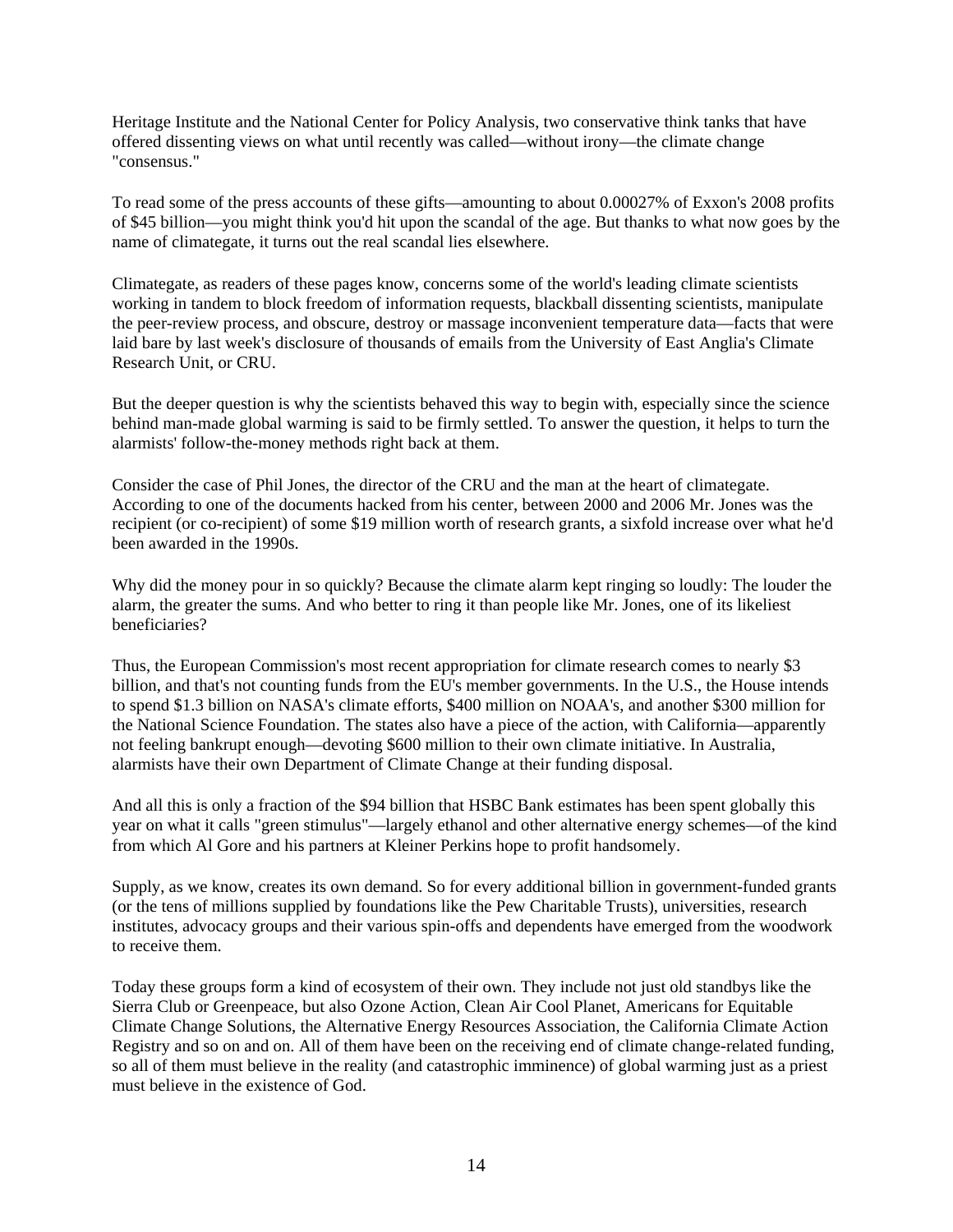None of these outfits is *per se* corrupt, in the sense that the monies they get are spent on something other than their intended purposes. But they depend on an inherently corrupting premise, namely that the hypothesis on which their livelihood depends has in fact been proved. Absent that proof, everything they represent—including the thousands of jobs they provide—vanishes. This is what's known as a vested interest, and vested interests are an enemy of sound science.

Which brings us back to the climategate scientists, the keepers of the keys to the global warming cathedral. In one of the more telling disclosures from last week, a computer programmer writes of the CRU's temperature database: "I am very sorry to report that the rest of the databases seems to be in nearly as poor a state as Australia was. . . . Aarrggghhh! There truly is no end in sight. . . . We can have a proper result, but only by including a load of garbage!"

This is not the sound of settled science, but of a cracking empirical foundation. And however many billion-dollar edifices may be built on it, sooner or later it is bound to crumble.

\*\*\*\*\*\*\*\*\*\*\*\*\*\*\*\*\*\*\*\*\*\*\*\*\*\*\*\*\*\*\*\*\*\*\*\*\*\*\*\*\*\*\*\*\*\*\*\*\*\*\* 6. NASA-Gate IBD Editorial Dec 4 http://www.investors.com/NewsAndAnalysis/Article.aspx?id=514429

**Science:** For two years, our space agency has refused Freedom of Information requests on why it has repeatedly corrected its climate figures. A leading researcher threatens to sue to find more inconvenient truths.

What's become known as "Climate-Gate" may be about to explode on this side of the pond as well. Chris Horner, a senior fellow at the Competitive Enterprise Institute, has threatened a lawsuit against NASA if by year-end the agency doesn't honor his FOI requests for information on how and why its climate numbers have been consistently adjusted for errors.

"I assume that what is there is highly damaging," says Horner, who suspects, based on the public record, the same type of data fudging, manipulation and suppression that has occurred at Britain's East Anglia Climate Research Unit. "These guys (NASA) are quite clearly determined not to reveal their internal discussions about this."

They may have good reason. NASA was caught with its thermometers down when James Hansen, head of NASA's Goddard Institute for Space Studies, announced that 1998 was the country's hottest year on record, with 2006 the third hottest.

NASA and Goddard were forced to correct the record in 2007 to show that 1934, decades before the advent of the SUV, was in fact the warmest. In fact, the new numbers showed that four of the country's 10 warmest years were in the 1930s.

Hansen, who began the climate scare some two decades ago, was caught fudging the numbers again in declaring October 2008 the warmest on record. This despite the fact that the National Oceanic and Atmospheric Administration had registered 63 local snowfall records and 115 lowest-ever temperatures for the month, and ranked it as only the 70th-warmest October in 114 years.

Scores of temperature records from Russia and elsewhere were not based on that October's readings at all. Figures from the previous month had simply been carried over and repeated two months running. Was Hansen, like his CRU counterpart Michael Mann, trying to "hide the decline" in temperatures?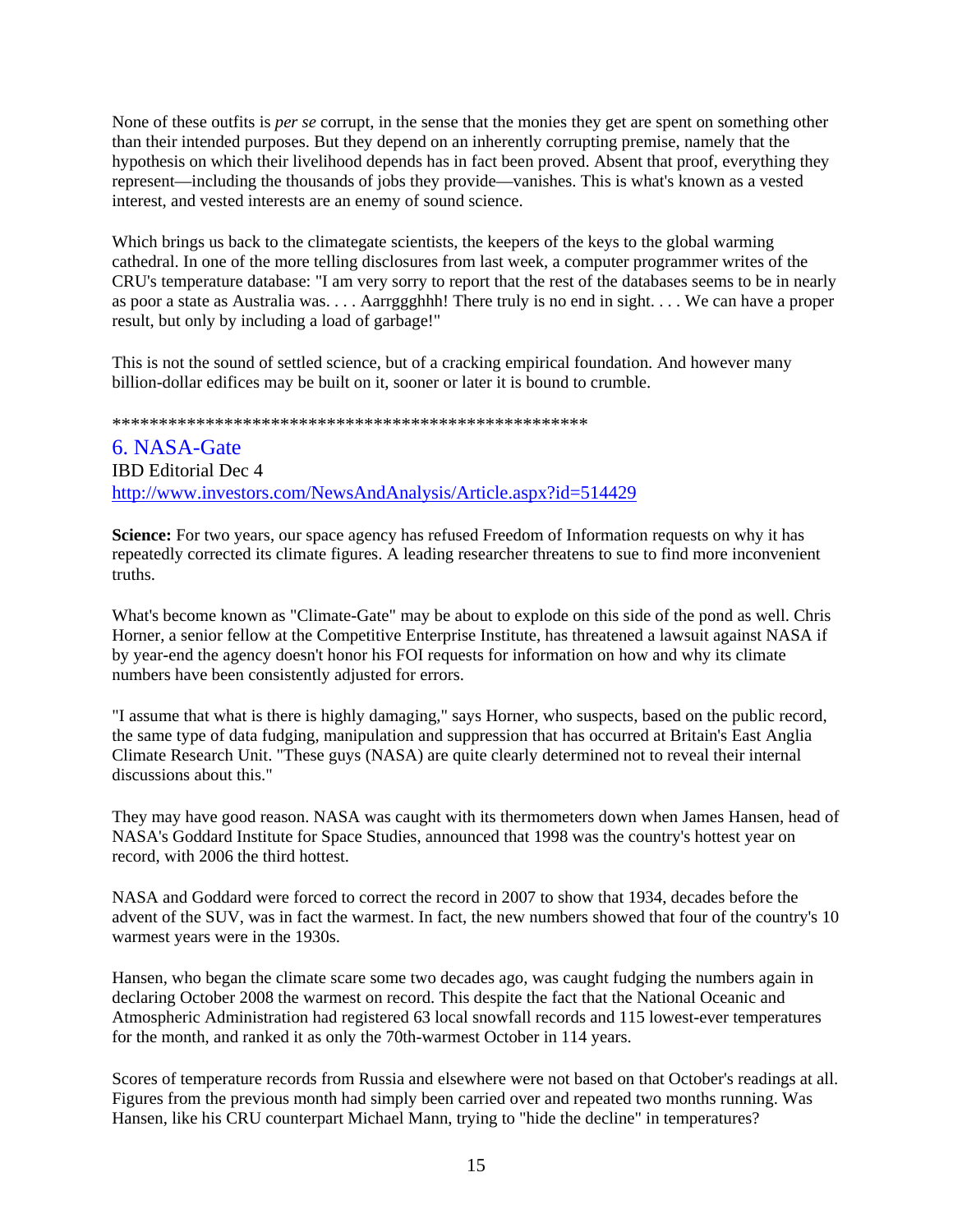Goddard now says it got the data from another body and didn't have the resources to verify them. There's a phrase for this: garbage in, garbage out. Goddard's figures are one of the four data sets used by the U.N.'s Intergovernmental Panel on Climate Change to come up with its doomsday scenarios. Britain's CRU is another.

Hansen has said in the past that "heads of major fossil-fuel companies who spread disinformation about global warming should be tried for high crimes against humanity and nature." What penalties would he recommend for himself and his CRU colleagues?

We recall the unguarded admission of climate alarmist Steven Schneider of Stanford, printed in Discover in 1989: "To capture the public imagination, we have to offer up scary scenarios, make simplified dramatic statements and make little mention of any doubts we may have. Each of us has to decide what the right balance is between being effective and being honest."

The warm-mongers at CRU and NASA may be neither. Let's open their books to find how well they may have been cooked.

\*\*\*\*\*\*\*\*\*\*\*\*\*\*\*\*\*\*\*\*\*\*\*\*\*\*\*\*\*\*\*\*\*\*\*\*\*\*\*\*\*\*\*\*\*\*\*\*\*\*\*\*\*\*\*\*\*\*\*

7. Cap-And-Trade Loss A Stunner In Aussie Vote By Tim Andrews, Dec 2, Investors Business Daily http://www.investors.com/NewsAndAnalysis/Article.aspx?id=514118

Cap-and-trade in Australia — which just a week ago was declared a certainty — is officially dead.

This is the first major climate change turnaround anywhere in the Western world, with significant implications for our domestic debate.

Combined with the Climate-gate e-mails revealing the data suppression and deceit underpinning "scientific consensus," the whole climate change alarmism house of cards is coming crashing down.

Early last week, the leader of Australia's conservative opposition, Malcolm Turnbull, announced that he had reached agreement with the government to implement cap-and-trade, thus binding his party to support it in parliament en bloc.

The agreement was signed, sealed and delivered — cap-and-trade would become law with bipartisan support.

Its passage was a certainty. The elite rejoiced.

But then a funny thing happened on the way to the Senate: The Australian public woke up.

The days that followed were simply stunning. An unprecedented, uncoordinated and spontaneous grassroots campaign erupted to force the opposition to reverse course.

Political offices went into meltdown, unable to cope with the torrent of phone calls, faxes and e-mails opposing what was effectively a massive tax hike.

By the end of the week, 14 members of the opposition leadership had resigned in protest. As the public outcry intensified, Turnbull refused to back down, staking his entire reputation and future on his passionate support for cap-and-trade.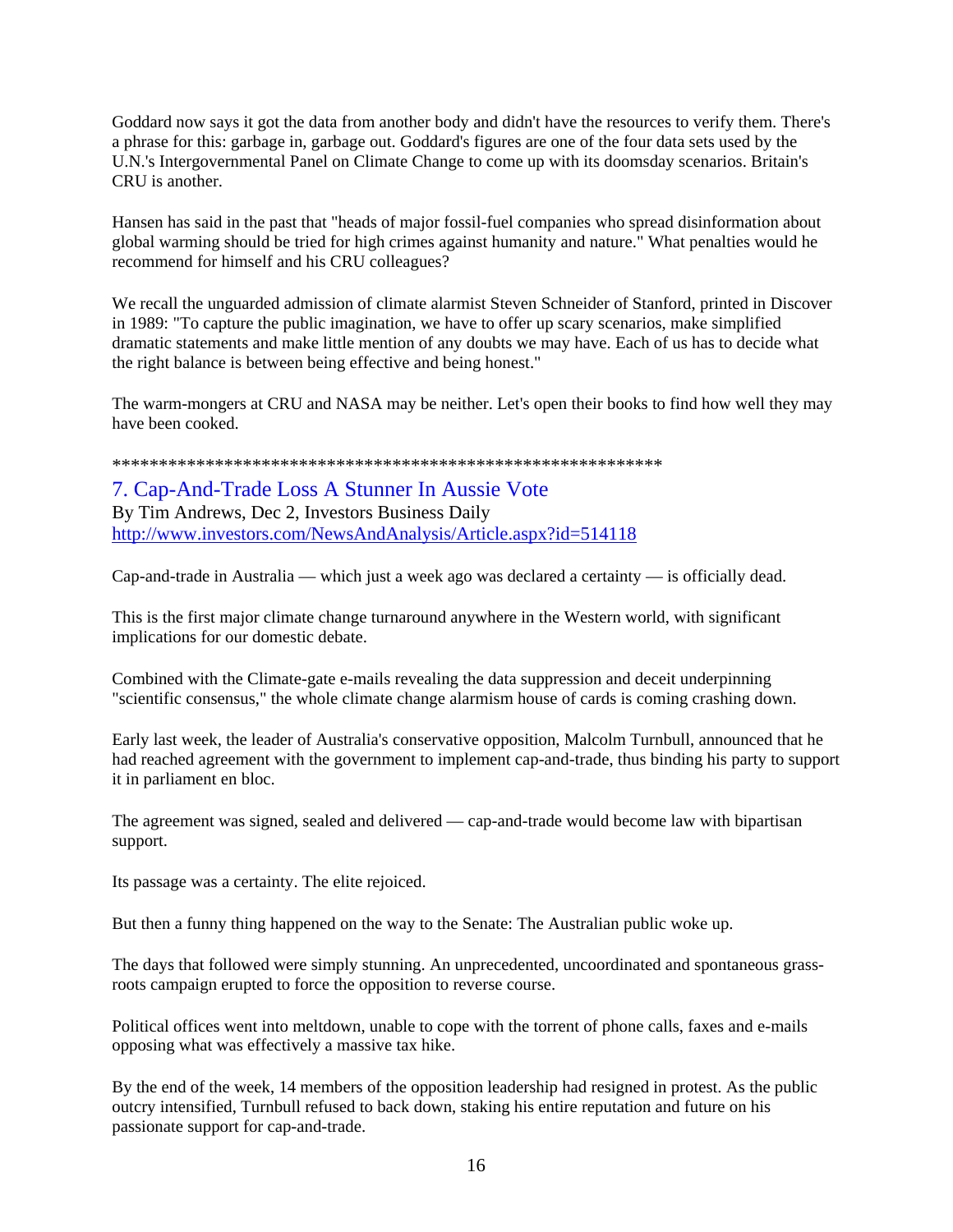He violently attacked true conservatives, and repeatedly cried out that to win government you must be "moderate."

So on early Tuesday morning, opposition parliamentarians met and voted to replace him. For the first time since 1916, the leader of a major Australian political party was deposed on the grounds of just one policy decision: the decision to support cap-and-trade.

His political career is over, his aspirations to become prime minister have come to naught.

The newly elected leader promptly announced that the opposition would once again start acting like conservatives, and would oppose the government's great green tax. Without their support, the legislation was soundly defeated in the Senate.

Cap-and-trade, a scheme initially promoted by Enron to allow traders to profit at the expense of taxpayers, is currently before the U.S. Senate. According to the U.S. Treasury, this proposal includes between \$100 billion and \$200 billion in additional taxes a year, costing an additional \$1,761 per family — equivalent to a 15% hike in the personal income tax.

A further report commissioned by the U.S. Senate has shown that the additional gas taxes in the proposal equate to \$3.6 trillion by 2035. According to an analysis by the independent Heritage Foundation, once fully implemented this would lead directly to a staggering 2.5 million jobs lost.

#### **More To Follow**

It is because of this that the Australian experience is so instructive, and there are two important lessons to be learned.

First, the tide of international opinion has swung sharply away from the climate-change alarmists.

What happened in Australia is just the beginning. Next week, the United Nations Climate Change Conference in Copenhagen — once billed as Kyoto 2 — will end in miserable failure: Even its most ardent supporters now admit that nothing will be achieved.

More and more countries will refuse to sign on to this scam. Australia is simply the first domino to fall; we have reached the international tipping point.

Second, this is a clear lesson to Republican legislators.

This is an issue that will mobilize Americans like nothing else. No longer are taxpayers going to be dictated to by the elites.

The tea parties, which mobilized over a million taxpayers to march in support of smaller government earlier this year, are merely the beginning.

Republican legislators such as Sen. Lindsey Graham, R-S.C., who preach "bipartisanship" must realize that their actions have consequences. If you are elected as a conservative, you are expected to vote as such. Like their Australian counterparts, the American people will stand up and take action against those who betray them.

Because as Malcolm Turnbull has learned, if you vote to send millions of people to the unemployment line, you might just find that the very first job gone will be your own.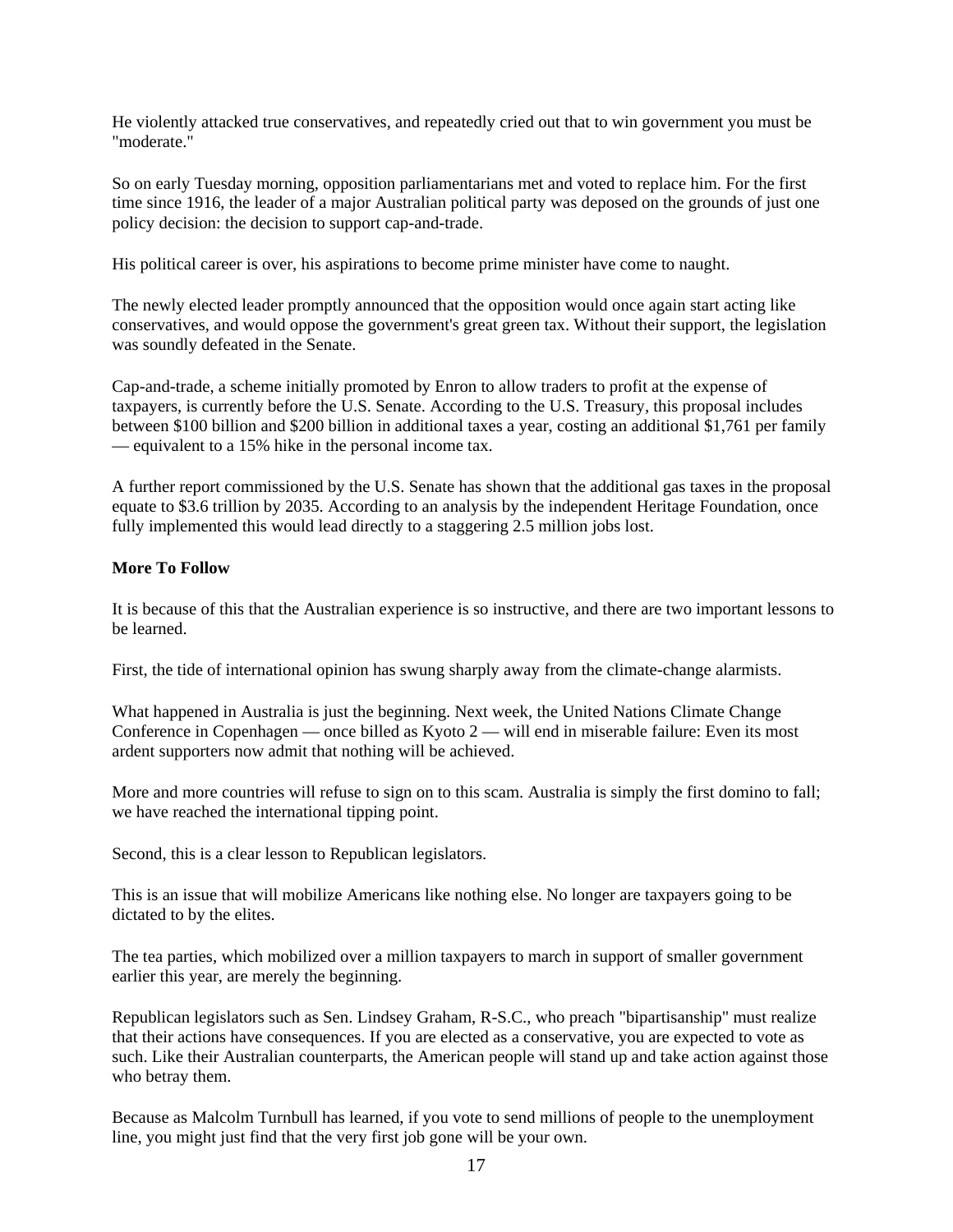#### \*\*\*\*\*\*\*\*\*\*\*\*\*\*\*\*\*\*\*\*\*\*\*\*\*\*\*\*\*\*\*\*\*\*\*\*\*\*\*\*\*\*\*\*\*\*\*\*\*\*\*\*\*

#### 8. The Mathematics of Global Warming

By Peter Landesman The American Thinker http://www.americanthinker.com/2009/11/the\_mathematics\_of\_global\_warm.html

The forecasts of global warming are based on mathematical solutions for equations of weather models. But all of these solutions are inaccurate. Therefore, no valid scientific conclusions can be made concerning global warming. The false claim for the effectiveness of mathematics is an unreported scandal at least as important as the recent climate data fraud. Why is the math important? And why don't the climatologists use it correctly?

Mathematics has a fundamental role in the development of all physical sciences. First, the researchers strive to understand the laws of nature determining the behavior of what they are studying. Then they build a model and express these laws in the mathematics of differential and difference equations. Next, the mathematicians analyze the solutions to these equations to improve the scientists' understanding. Often the mathematicians can describe the evolution through time of the scientists' model.

The most famous successful use of mathematics in this way was Isaac Newton's demonstration that the planets travel in elliptical paths around the sun. He formulated the law of gravity (that the rate of change of the velocity between two masses is inversely proportional to the square of the distance between them) and then developed the mathematics of differential calculus to demonstrate his result.

Every college physics student studies many of the simple models and their successful solutions that have been found over the three hundred years since Newton. Engineers constantly use models and mathematics to gain insight into the physics of their field.

However, for many situations of interest, the mathematics become too difficult to be helpful. The mathematicians are unable to answer the scientist's important questions because a complete understanding of the differential equations is beyond human knowledge. A famous, longstanding example is the n-body problem: if more than two planets are revolving around one another, according to the law of gravity, will the planets ram each other or will they drift out to infinity?

Fortunately, in the last fifty years, computers have been able to help mathematicians solve complex models over short time periods. Numerical analysts have developed techniques to graph solutions to differential equations and thus to yield new information about the model under consideration. All college calculus students use calculators to find solutions to simple differential equations called integrals. Spacetravel is possible because computers can solve the n-body problem for short amounts of time and small nvalues. The design of the stealth jet fighter could not have been accomplished without the computing speed of parallel processors. These successes have unrealistically raised the expectations for the application of mathematics to scientific problems.

Unfortunately, even assuming the model of the physics is correct, computers and mathematicians cannot solve more difficult problems, such as weather equations, for several reasons. First, the solution may require more computations than computers can make. Faster and faster computers push back the speed barrier every year. Second, it may be too difficult to collect enough data to accurately determine the initial conditions of the model. Third, the equations of the model may be non-linear. This means that no simplification of the equations can accurately predict the properties of the solutions of the differential equations. The solutions are often unstable. This means that a small variation in initial conditions will lead to large variations some time later. This property makes it impossible to compute solutions over long time periods.